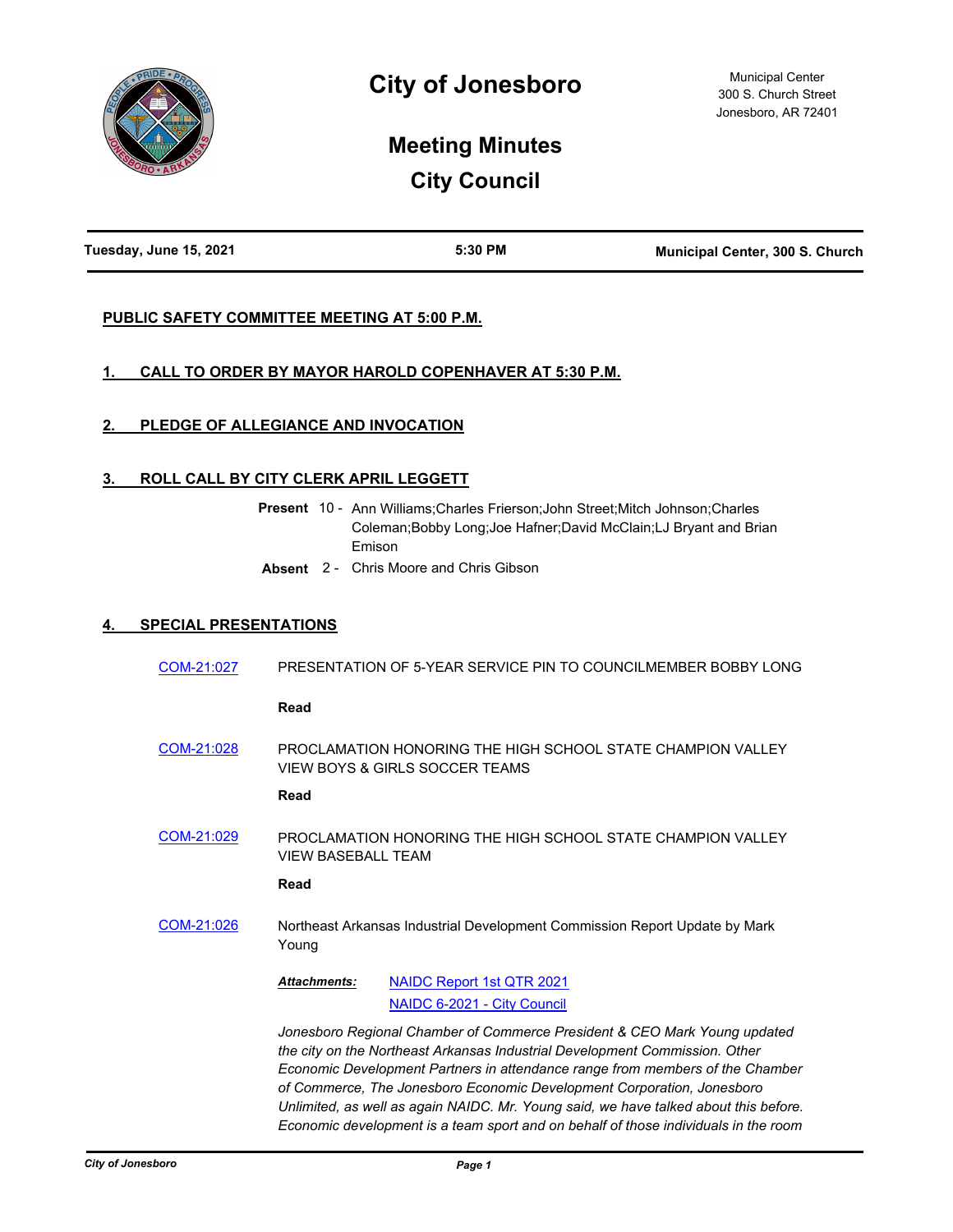*and all of the people that they represent within those organizations we want to say thank you for your continued support and steadfast work to continue to make sure that Jonesboro has a great business climate for us to continue to succeed and grow our economy.* 

*I know that you all have a busy agenda and I will try not to take up too much of your time. I do want to talk just a few minutes about economic activity over the last quarter and about the future and what we anticipate doing in moving forward. The first quarter of this year we had a total of nine inquires and those were all in manufacturing and activity that is related to our economic development outreach. That is us providing information via lots of Zoom calls as well as providing lots of data to companies that are interested in our community. You will also notice one prospect visit during that time period as well. I believe this is the first council meeting that has been opened to the public. So, what you have experienced through the Covid pandemic and how if effected how you all did business it did the same for us in how we had to do business. One of the things that happened during the last year is the fact that very few companies would allow their individuals to travel at all. Those travel restrictions caused our numbers to be down. In terms of prospect visits, I anticipate those numbers to increase throughout this year. In March of this year, things started improving significantly and we hope that continues.* 

*We continue to work with a lot of our existing companies as they explore how they can continue to maintain their level of business as well as increase their level of business. In business retention expansion, you will see ten projects that we worked on this last quarter and are still currently working on. That continues to be a very robust area for us and we believe that will continue to be the case through 2021. You will also notice market research request, I anticipate those numbers will continue to go up. Most often those market research request represent retail activity or retail inquiries that we might have and as you can imagine COVID-19 had a tremendous impact on our retailers. Those that were outwardly looking for new opportunities were greatly diminished. But, we are starting to see those numbers come back up and we are pleased about that as*  well. So, a good first quarter that we anticipate will continue to get better as we move *forward in the future.* 

*From a job creation standpoint, one of the things that we think is important, we try to take a look at trends over a period of time. Around six years ago, before the Covid pandemic, we hovered around 47,000 people being employed and today we are well over 55,000 people employed. We will look closer at those numbers in a few moments. So, that trend line continues to be where we want it to be. One of the things that we always take a look at is the civilian labor force numbers because while the unemployment rate is important and we certainly keep an eye on that as well, really, the number or total number of people employed and are actively engaged in our community, we always want to make sure that those numbers are going in the right direction. As you can see from the graphs overall job growth has been extremely positive in our community. During the same time period from 2014 to 2019, Jonesboro's employment growth rate was at 12%. That doubles the national average which was at 6% during that same time.*

*EMSI is an organization that collects lots of data. They made it clear that we were part of the 100-fastest growing metropolitan job markets in the U.S. What is important about that is other communities that were our size or smaller which was 5 that were in that same 100. So, we are in good company when it comes to job creation. Just this*  past April, we were cited as number 14 in best performing small cities in the United *States and that was among 201 that represents communities that have 250,000 or*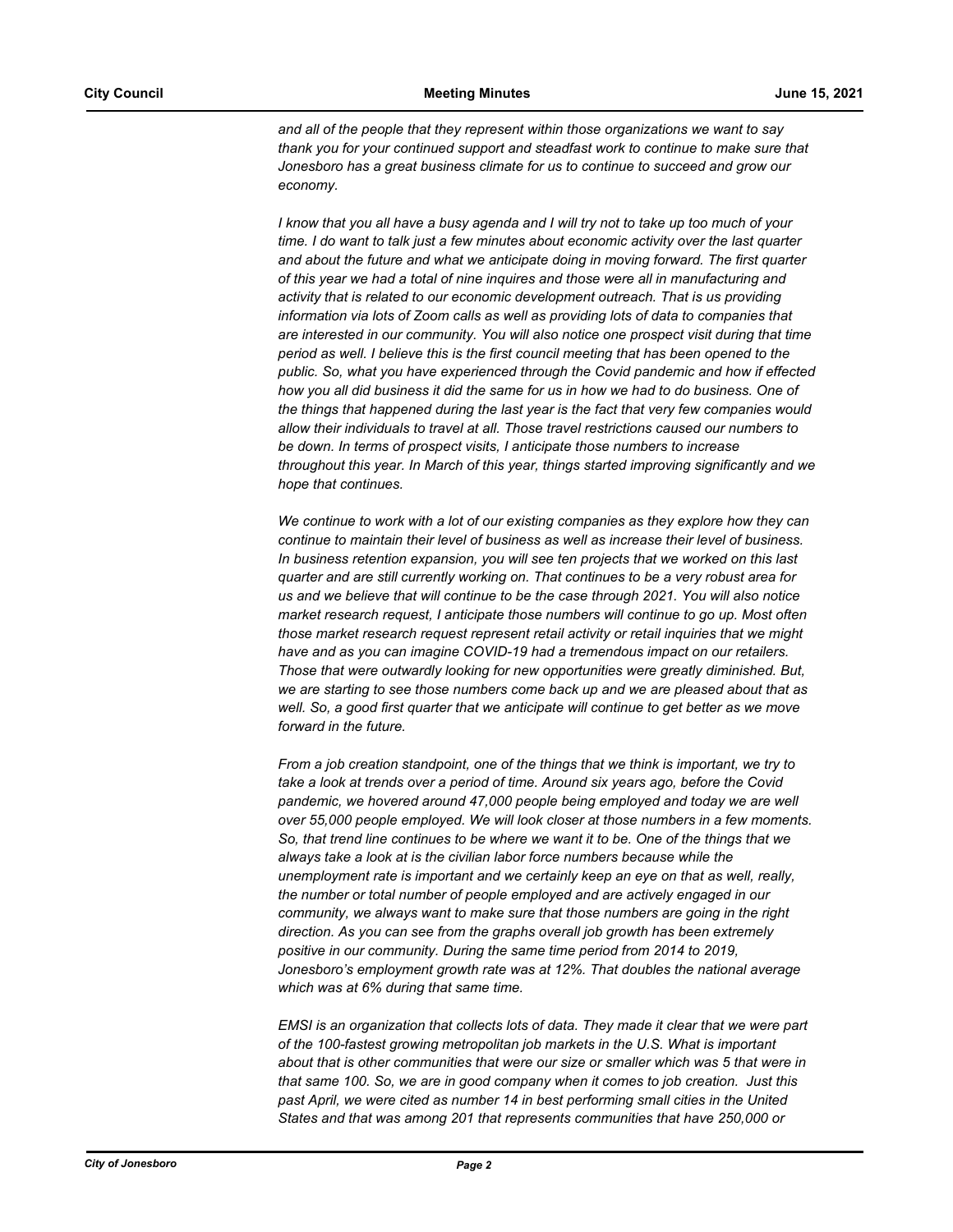*fewer in population. Part of what they look at in that particular ranking is they look at job growth both short-term and long-term, but they also look at issues like housing availability and cost of housing. They also look at issues related to continued civilian growth and population growth as well. Lots of different factors to consider and we are pleased that we ranked number 14 out of 201 of similar size communities across the country. The point that I am trying to make is if we look at context and we look at how our community is doing as compared across the country we are doing well. That doesn't mean that we are not always looking to do better.* 

*One of the things that happened last quarter that you guys were very instrumental in and paid a lot of attention to, and Mayor I appreciate so much of your leadership in this effort challenging the proposed changes in the metropolitan statistical areas across the country. 144 communities are or were set to possibly leave the metropolitan statistical area category. If you look at this slide it would have a tremendous impact on our economy. Funding and transportation, funding for healthcare, grant funding, and many more activities could be adversely effected if those changes went through. As an organization with you and with the county we continue to voice our concerns for that. The Mayor wrote a great letter in that regard as well. Many of our businesses wrote letters as well in response to that. Our organizations wrote letters in opposition of that too. The other thing that we did and thought was really important was we reached out to our friends and colleagues in similar communities and all of the states that surround Arkansas. When I was notified that this potential change might happen one of the things I did, I wanted to make sure that my counterparts in other states were aware of this. How this information was originally announced was through the Federal Register, there are not that many people that read the Federal Register on a regular basis, I am included in that group that reads it on a regular basis.* 

*But, when it was brought to my attention I realized that all of our counterparts in those surrounding communities that would be impacted needed to know about this too. So, we started a grassroots effort to make sure that people were more educated about the importance of the issue, made sure that they were informed and made sure that they had an opportunity to voice their concerns as well. Currently no action has been taken. There was a recent article that was written where the acting director mentioned that they understand the challenges and the severity that this might cause, so they have not made a decision yet and we are still waiting on direction when that might occur. A couple of months ago I reached out to a contact that I have with the OMB which is the organization that sort of has looked at this the entire time, he indicated that once a decision has been made it would be brought forth in the same way that the original information was brought forth in the Federal Register. So, I have stayed in touch with them to make sure that we are aware of any changes that might be proposed as we move forward so that we can act appropriately.* 

*One of the things that we did this last quarter is update our website. So, if you have not looked at it, I would encourage you to do so by going to jonesborounlimited.com, there is a tremendous amount of information on that website. We are pleased with the progress that has been made and pleased with the updates that we made. The screen shot that you see was something that was also announced in March as well. That is our virtual shell building idea. We actually took video and with our friends at NABHOLTZ, we were able to demonstrate and show what a building of 100,000 square*  feet and up would look like on two separate pieces of property. The important part of *that marketing effort was again, especially in the height of Covid when people couldn't travel, it was important for us to be able to show that piece of real estate and what their building might look like as well on it. It is animated. It is about 2 ½ minutes long, again, if you have not had a chance to look at that I would encourage you to do that.*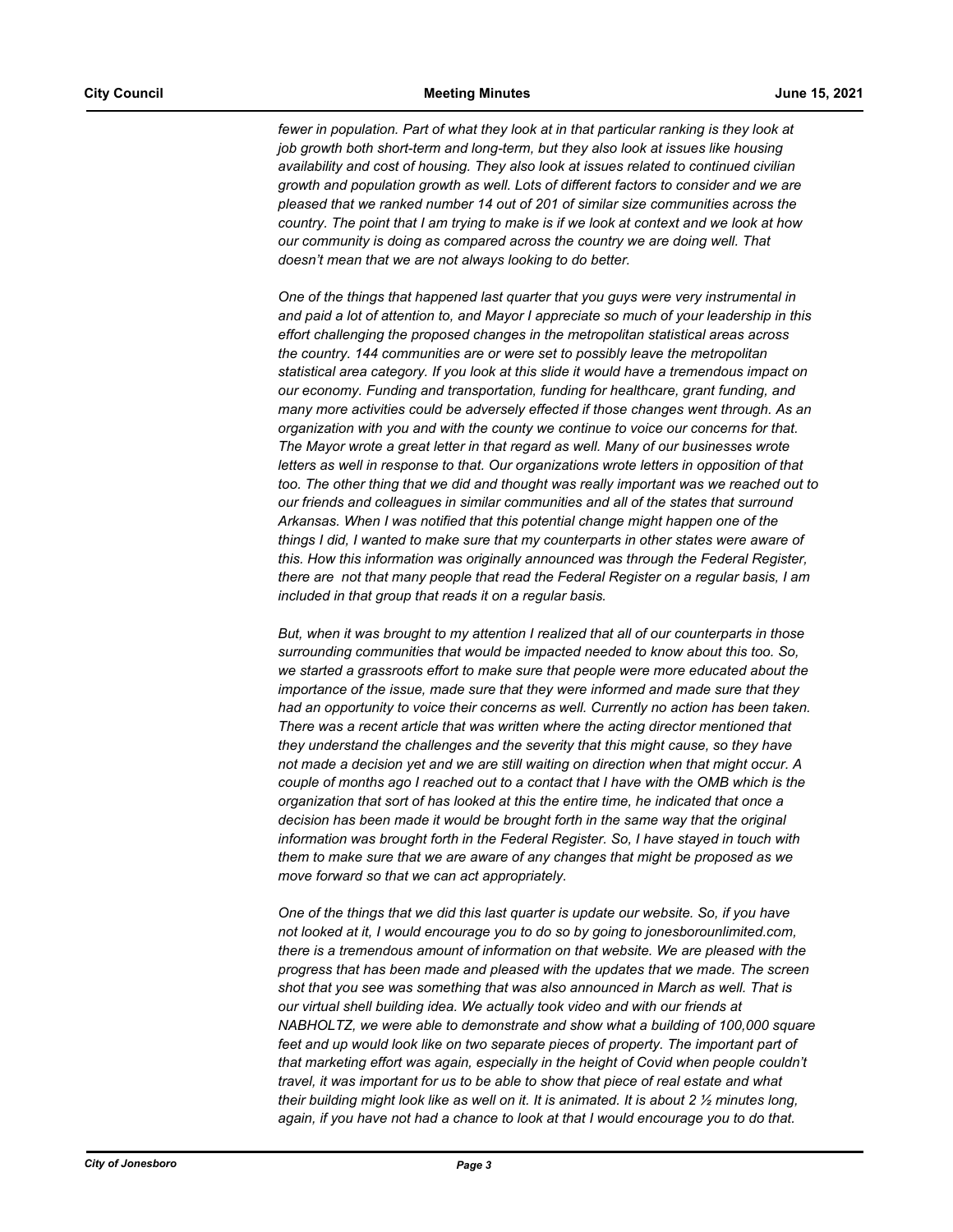*I would like to also mention that there is a lot of activity going on out at the Craighead Technology Park. One of the projects that's going on out there is the Colson project. That project was talked about in a recent Finance Committee meeting and how important it was for them to continue to invest in our community, and each of these companies that I will briefly mention had an opportunity to do things in different communities. So, we were very thankful when Colson made the decision to continue to invest in Jonesboro, if you have not been out there drive by and take a look at their facility. Camfil, APC is located on the southwest corner of the industrial park, it is also making significant progress and we are just as excited to see what their facility will*  look like when completed and able to all be under one roof again. In the northwest *corner, Nestle USA right before Christmas announced a major expansion of \$100,000,000 and plan to add 100 new jobs, that construction has started and we are super pleased about it as well. We've worked with all of these companies for months on these projects, whether an individual or a company is making a \$100,000 investment or a \$100,000,000 investment they take it very seriously. So, lots of information is gathered, lots of questions are asked, lots of meetings are held and we are pleased to be able to work with them and partnership and help those come to fruition. It's kind of hard to see on the screen but, the other thing that I wanted to mention and to recognize is City Engineer Craig Light for all of his work.* 

*The red stripes that you see are on the west side of the industrial park, adjacent to the industrial park is where the rail project is going. Craig has talked with you all quite a few times about the rail storage facility, he's done a great job of that and construction is now getting underway. Again, it will give us a tremendous asset and a tremendous opportunity to continue to serve our companies in the industrial parks. So, what it will provide to our recruitment efforts, what it will provide to those companies already here and what companies that will come later is tremendous. Again, Craig, thank you, wherever you are for all your work and we appreciate the opportunity to work with the city on that. This leads us up to discussing labor. Most of the labor force that works in Craighead County and in the City of Jonesboro comes from about 12-counties. You see on this map slide those 12-counties and their population. It is important that we continue to have the opportunity to draw from that region as well. The numbers that you see here on this slide are from the most recent NIADC report. You will see that the overall unemployment rate for Craighead County is 3.3%. If you consider Covid and pre-covid, that's just a little bit higher than we were pre-covid. During Covid, it went as high as 8.9% for Craighead County so, we have made tremendous gains. I think what's most important and impacting our community today and as we move forward is again that total civilian labor force. You will see down at the bottom left hand corner of the report a total of 173,985 people compared to the March numbers we provided for the region the total labor force was 167,000 people. So, the good news is we have more and more people re-joining the workforce which is important to meet the needs for our community and for the companies in our community. Now I will say if you look at data from a little over a year ago that total number was around 175,000. So, while we have made a tremendous increase over the last several months, including this last month, we are still about 1,000 people short of the total number in the labor force in general. Obviously, people have taken early retirement, people who've dealt with Covid and other issues related to that and they made the decision to no longer be in the workforce and that has impacted the numbers but, they are improving.*

*In planning for the future I received a draft copy of the strategic plan that the Jonesboro Unlimited group has been working on, and I am in the process of reviewing that and we look forward to unveiling that to the community in the near future. We are excited about what is in it, a big part of it really builds on the foundation that we had as*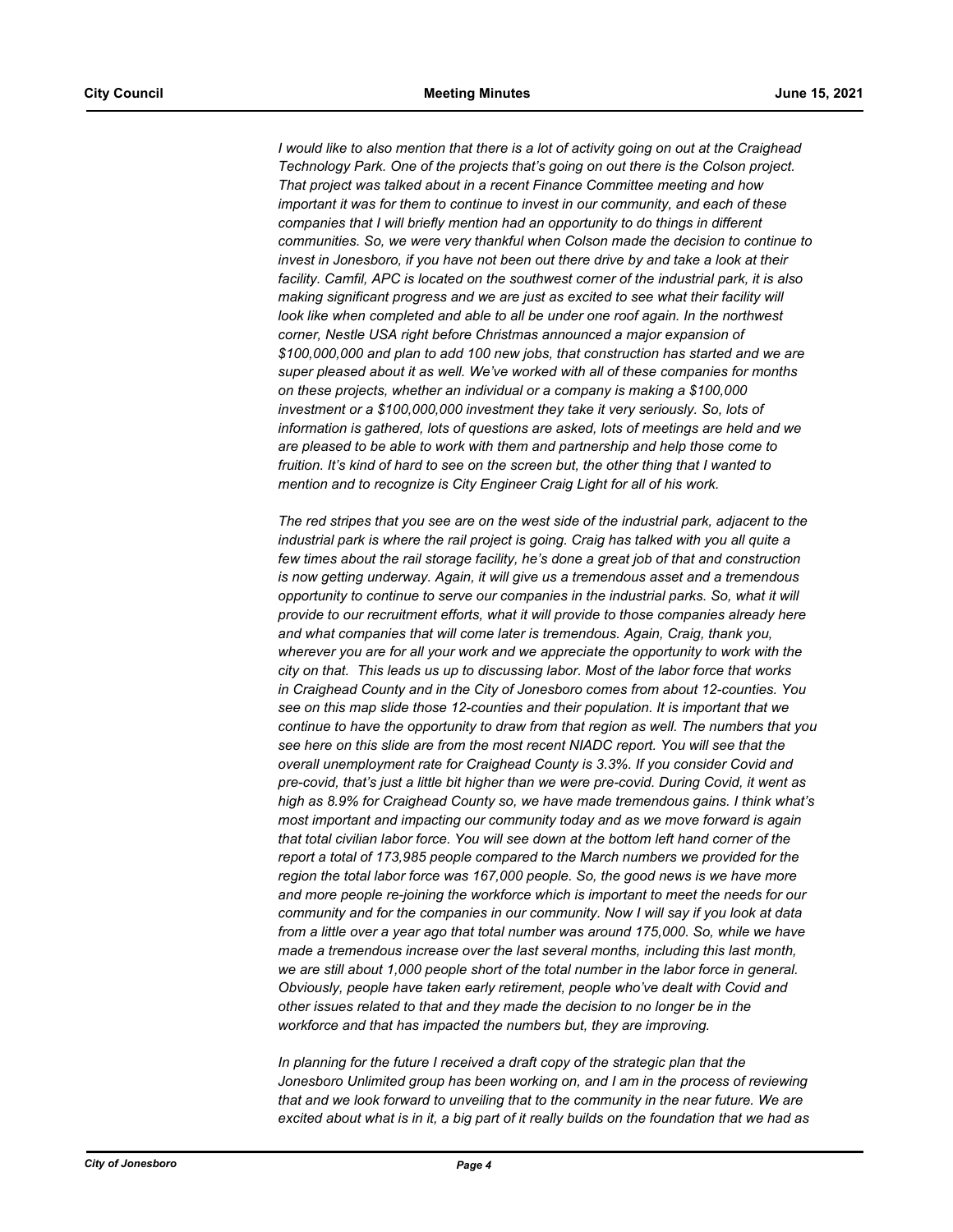*the first strategic plan by Jonesboro Unlimited which was almost five years ago. The first four years we had the pleasure of working with our targeted industry group to create almost 4,000 new jobs and we surpassed that original goal. As mentioned before we always want to look at how can we do more, how can we be better, how can we make improvements to all of our efforts. This process helped us do that, it helped us take a critical look at where we are today, and where we might want to go in 5-years. I'll mention specifically the community survey. We had over 1,950 people participate in the community survey, and that helped us put together the strategic plan, the comments that were made, the suggestions that were given really helped focus our strategic plan. We also participated in focus groups as part of that planning process and ultimately turned out with our consulting firm a strategic plan that we are excited about.* 

*As we move forward we will continue to look at and focus on a couple of critical key issues. One of those continues to be business attraction and expansion. We will continue to work with all of our companies to make a difference as we continue to move forward. The second thing we will continue to look at is talent attraction and workforce development. That has been an extremely important issue in the past and it is going to be a more important topic in the future. The third area is in quality of life, and infrastructure development. As a community we always keep an eye toward the future, to think about the kinds of infrastructures that need to be in place as well as the kinds of quality of life amenities that are important.*

*Just prior to this meeting I had a conversation with a couple of councilmembers and they asked about that specific topic. Quality of life and the amenities that quality of life brings is super important in our outreach and as we recruit companies to come to our community is an important part of that. As companies start that process they are often looking at can we do business there, does it check all of those boxes in terms of real estate, in infrastructure, and people, all of the things that are must haves. When it gets down to the final two or three communities that is when quality of life really comes into play. So, at that point in time it's no longer a process of elimination, they are trying to figure out how to mark us off of the list. When they are looking at us or 50 other communities, when it gets down to that one or two it really is a matter of selection. They are trying to figure out where they can be most successful, where do we want to make this investment, where does it make sense? That is where the quality of life and infrastructure continues to play a role.* 

*All of those things are super important and it is sort of why we have taken a holistic approach in our planning for now and in the future. We are excited about the accomplishments we've had over the last five years and we are even more excited about the future. In summary I will just say that we still have a lot of work to do. We continue to work on many different fronts and many different topics, and we can't do that without your support. I appreciate very much again, what you do to make Jonesboro a great place, and what you do to make sure we have a business environment that is competitive and that we can be successful as we continue to grow our community and grow our economy.* 

*Mayor Harold Copenhaver thanked Mr. Young for his report and commented that when you talk about business attraction, workforce development, quality of life and infrastructure, one thing that my Administration has done when we've made our visits out to these organizations out in the Industrial Park the main emphasis was concerning labor. So, how do we address that going forward, what are you seeing through JEDC and the other organizations? Like, what impact are other communities able to provide that we are not? The good thing is that our unemployment is at a lower*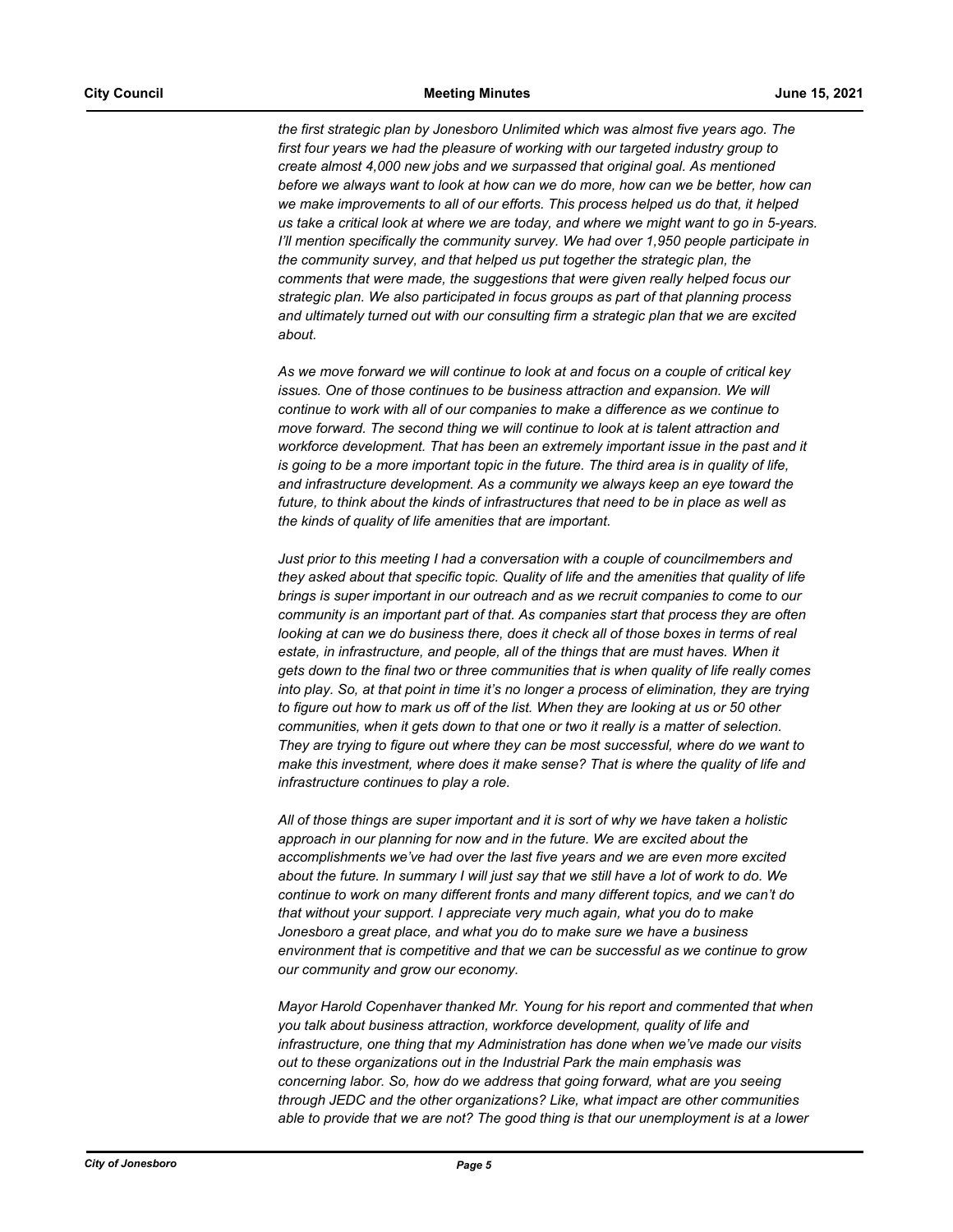*level than most communities. It doesn't seem that we have the problem of finding the jobs, and people are working in our community. It's to educate what I see is a lack of ability to educate those that are coming straight out of high school, that there is opportunity for them in Jonesboro right now. That is a window that we have got to bridge and I think that is an initial part of the process.*

*Mr. Young said, absolutely and explained that Jonesboro Sun Reporter Keith Inman did a great story this week which addressed some of the topics you mentioned. The story was on Tech Stars, which is a manufacturing camp for students that we were able to have this year, unfortunately we were unable to have it last year. Going back to your point of educating students and people in our community about the opportunities that exists today. There is a wide variety of career choices even in manufacturing, whether it's in accounting or engineering there is a whole gamete of choices in the manufacturing sector and we want to make sure that we continue to talk with Councilors and Teachers so that that can be communicated to the students. Another important part that I know you are passionate about and I am too is that we are so glad that Jonesboro is home to Arkansas State University. As we continue to work with Arkansas State and Arkansas State University Newport-Jonesboro tech campus to try to retain as much of that talent as possible, that's important for us as well. We have to continue to grow our own talent which means that we have to work with anyone and everyone that we can to make sure that that educational alignment is aligned with the kind of jobs that we have to offer in our community. I think we are doing a good job of that but, I think we can always improve and increase that and that is something we continue to work on. Another part of the strategic plan is to get people to move to our community that have that talent. So, part of that is growing our own talent and having programs that can support that within our educational institutions, and part of what we can do and the other part is attracting that talent from outside into our community and having a concerted effort and strategy behind how we do that. Again, I am pleased at what we are seeing in our strategic plan and looking forward to sharing more of that with you in the future. Mayor Copenhaver said that he appreciated the work that Mr. Young did regarding the MSA. That is very important for our city, there are four cities in the State of Arkansas that would be adversely effected by that as well. I know through the Congressman and the State Senators and US Senators they are watching this because of our input. So, again I appreciate your efforts on that. Mr. Young said "thank you" and it is a topic that we will continue to monitor along with you and be ready to respond however we need too once a decision is made because, it is important for us to stay as part of the Metropolitan Statistical Area.* 

*Councilmember Joe Hafner asked Mr. Young in his opinion has the chambers recruitment changed over the past few years and what do you think the chambers efforts are focused on as far as recruitment goes? Mr. Young explained that we have a targeted industry study that we conducted in our last strategic plan and we have continued to work with those. While we work with any company that has an interest in coming to our community, where we focus our time and energy are on those companies quite frankly that pay at and above our current wage scale for Craighead County. So, we look at advanced manufacturing, IT, professional services, which include accountants and engineers, we also look at healthcare and agricultural businesses. The time that we use in proactively going out and recruiting new businesses are focused on those and there is a lot of reason for that. Part of it is we have the infrastructure in place, the people in place, and the educational programs in place to support those jobs. Moving forward in the next 5-years that will change only slightly, there is going to be some just minor revisions and fine tuning of that, those targeted industries if you will.*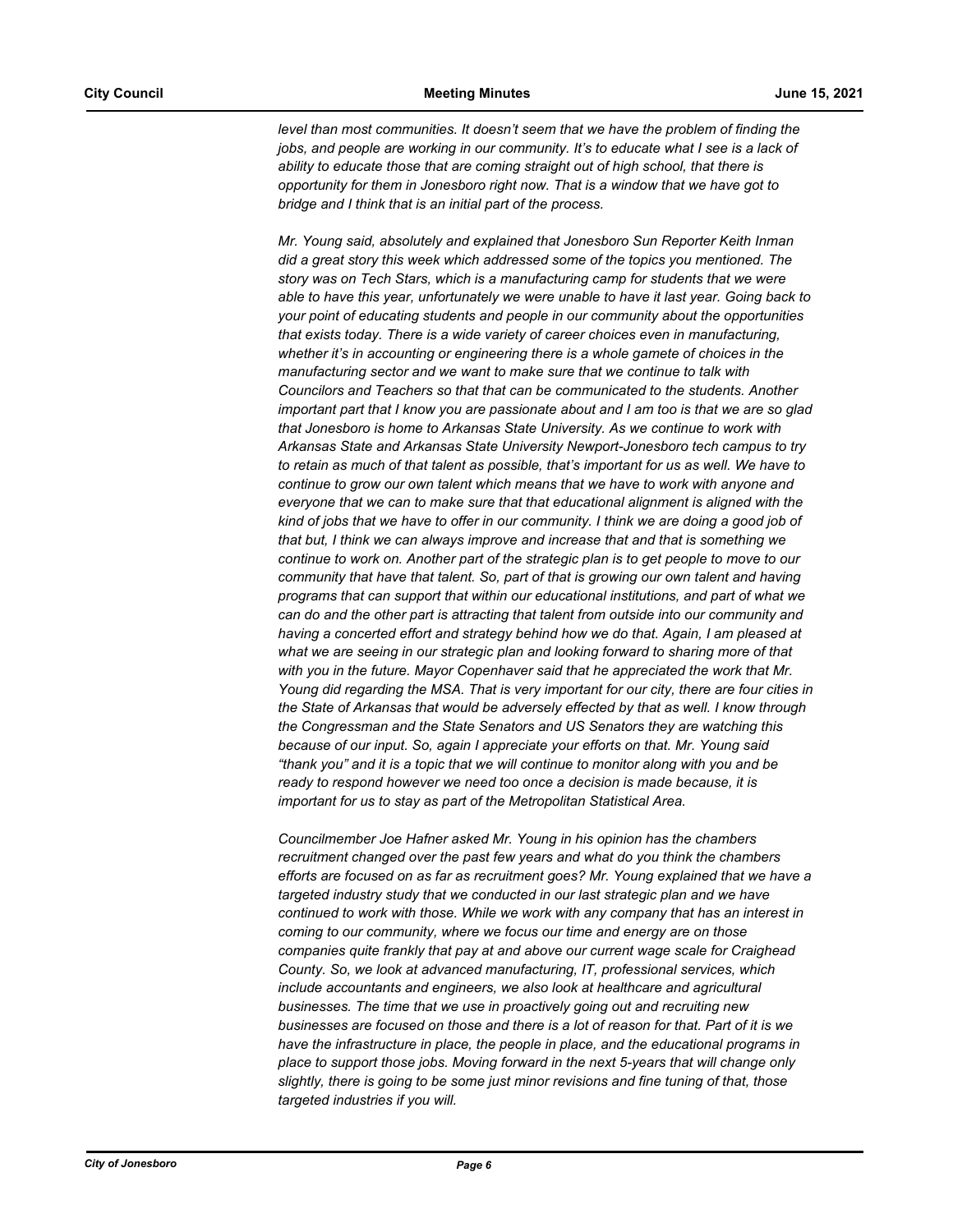*But, again with that same methodology, that same thought pattern, there is lots of companies out there and what we need to be more effective and cost effective is to focus on those that we will likely have the greatest chance of success and so that is what are focus continues to be on. Mr. Hafner said "thank you." Another question I have is, you mentioned talent recruitment and retention of ASU graduates, what is our biggest challenge on actually recruiting the talent to Jonesboro or keeping the talent in Jonesboro? I am sure you or chamber representatives' talk to ASU graduates. One thing that Mike Downing had mentioned when he worked with the city was that it is different when we were growing up, we got jobs and then moved to the community, now people decide where they want to live and move there and find a job. In your opinion what is our biggest downside to retaining or attracting talent. Mr. Young explained that I think today in looking at the next to last slide, and thinking about what's going on across the country. In this day and time part of the greatest challenge is the number of job opportunities that are across the country that are currently unfilled, people have lots and lots of opportunities right now to go to work anywhere. So, that is part of the challenge, I think if you localize that, one of the things that I think we have to continue to do is to ensure that again, the types of companies we recruit, that what we are doing is aligned with our educational institution and making sure that those students that are coming out of high school and wanting to go directly into the workforce, as well as those students going to Arkansas State University have opportunities that are here. Again, I think we do a good job at that but, we are going to have to continue to monitor that and make sure that we continue to do a good job because we want to retain that talent. I will say this and this is an unscientific poll, we did commit a survey not that long ago and we asked a group of Young Professionals about what some of the most important things to them were. Number one thing is still a job. While I am not going to disagree with Mr. Downing, a lot of the people do have the capability or opportunity to maybe pick where they live first. But, for most people I still think they focus in on what kind of job do I want and need, where is it, what do I need to go and get that, and then will I be satisfied and happy when I am there. So, if someone from a different community or different state is considering a job opportunity they are going to compare the two communities and decide where do I want to live, where do I find success, where do I want to raise my family and all of the different things that are important to that individual.*

*Councilmember Hafner commented that he just wants to see us as we continue to move forward my hope is that the chamber, the city, and ASU continue to improve their collaborative efforts and work together as well as continue to discuss topics such as quality of live projects, investments, and plans like the American Rescue Plan. If ASU is successful, and the chamber is successful then the city is going to be successful. We've just got to continue to make strides in improving our relationships. Mr. Young replied by saying that he was fortunate that he has known most of the councilmembers for a long time and that he appreciated all of the work that you all do. We also have good relationships with ASU as well and we look forward to our continued work with the Mayor and the council.*

*Councilmember Bobby Long also thanked Mr. Young for his presentation. Economic Development to a lot of people can seem to be ambiguous because, they don't exactly know what it is you do. How does what you do impact what would have possibly went on anyway? Just a couple of questions, we were talking about job force and labor preparations for kids coming out of high school. Something that was prevalent and talked about heavily over the course of last summer is students falling behind in their educational preparedness. So, what are you hearing from industry as students coming in there, and what do you think the effect that virtual learning and possibly COVID had on just the preparedness that our high school kids are going to have when they come*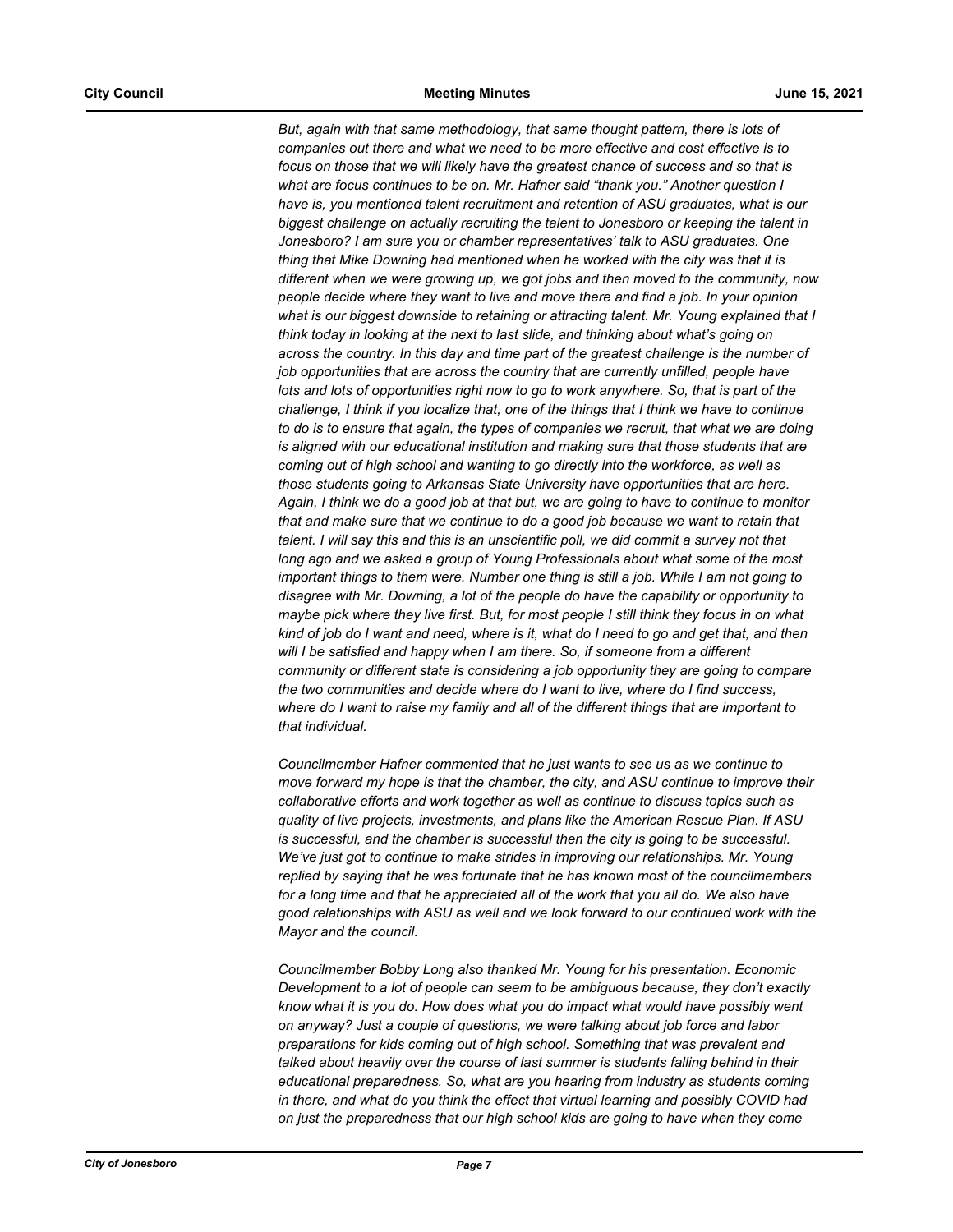*out of high school and they start looking for those jobs? Mr. Young said, great question and the short answer to that is that we do not know yet. There has not been enough time lapse between those challenging times and those students entering the*  workforce. What I am hearing though from most of our industries is that when a *student that has just graduated shows up and maybe they've had some additional training through the NEA Career and Technical Center or the ASU Tech Center, those students that get that little bit of additional training are better prepared. So, those that might not have been able to participate in those activities in the past, I think certainly that would have an impact on them. But, the good news is those organizations have continued to do a fabulous job and will continue to do that, and if students are behind I'm sure our local educators will catch them up quickly and those students will work hard to get caught up. Again, we just have not had enough data and information for me to really be able to comment. Mr. Long said, I just want to echo that as well, we have unbelievable public schools here and the technical center at Jonesboro is great. How do you coordinate with all of the training centers to make sure that you are not reproducing something that someone else is already doing? Mr. Young said one of the things that we try to do is to communicate. Shelly Randall is our Director of Workforce Development on existing industry. Part of Shelly's role, mine and Steven Lamb who is a new VP with us, part of our role is to understand from all of our companies what their needs are and what their concerns are, what kind of training programs they need and then try again to identify where they can go get those resources to do that. Whether it's through the organizations that you mentioned or others as well. So, what we try to do is communicate that back to the appropriate provider but we also report it to larger groups. So, if your company has two or three people that need to be trained in a particular area and someone else has a company that needs two or three people trained in the same area we try to bring those together and offer that training. We do that through workforce training portion, which is another asset in our community that works together. It is industry driven, its industry led and they determine the training that is needed and it is important that we do that. So, often we coordinate that, we don't conduct the training itself but, we often try to understand the need and then put that individual with the need and in touch with the appropriate resources.* 

*Mr. Long explained that he just had a couple of other items and he would make it quick. You mentioned the Jonesboro Unlimited website, how many unique visitors did you have there? Mr. Young said he did not have that information with him but that he would be happy to get that for you all. Mr. Long then asked out of the nine interested companies, how many of those were initiated by the company themselves and how many were contacted by us? Mr. Young explained that four out of the nine approached us and five of those came to us through the Arkansas Development Commission. So, many of you may know if you are company and looking to do a site search across a particular geography, whether you are looking at 5-states in the southeast and 3-states in the southwest or whatever the case may be, often the original contact goes to the state. In our case it is the Eastern Arkansas Development Commission, they are our partner in development efforts so, they will look at whatever that client has asked about.* 

*They will talk about geographically where they want to locate, if they have to be on an interstate, size of the community, they will give their parameters of the project, etc. and then the state will contact those communities that meet the criteria. So, typically half or a little more than half of inquiries across the year will come from the state. Where those inquiries originate, where they are looking for multiple communities in our state, and quite frankly they are looking at communities in other state's and then they are going to start narrowing that down. We have pro-active approach too, where we contact companies again that are kind of in our wheelhouse and in our expertise that*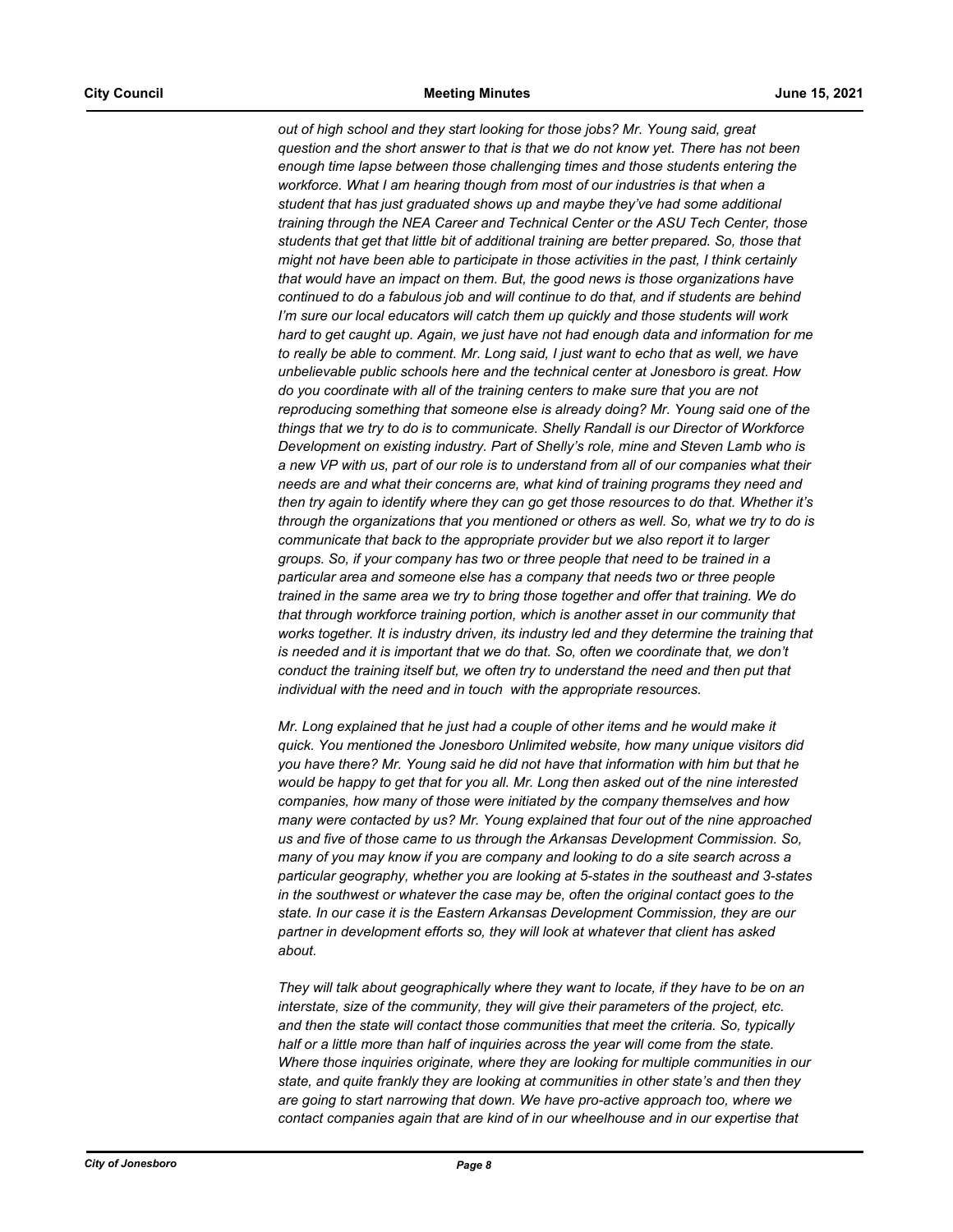*would be successful here that we contact so, part of those leads are generated and come directly to us as well. Mr. Long said one follow-up, Northwest Arkansas versus Northeast Arkansas, are those inquiries un-bias, if someone is looking for a certain size community, that's on the interstate, things like that, then there is us and a company from Northwest Arkansas. Do both counterparts get those inquiries and you both vie for that or does the state divvy those out? Mr. Young said it is based on the requirement of the company. For full disclosure, we typically don't compete with Northwest Arkansas much. When you look at our touch states, we typically are going to compete with Tennessee and Mississippi, sometimes Louisiana and it could be even more east then that. You would be surprised, sometimes we've even competed against much larger communities in Oklahoma, Texas, in Georgia and Alabama. So, it really is dependent on that geographical approach that that individual, that company might have and how they express that. But, yes when that lead goes into the state I have confidence that if we meet the criteria regardless of where else they be looking in the state we've got those same shots too.* 

*Mayor Copenhaver said, just to follow-up with what Mr. Young just said, that criteria a lot of times is going to be the collaborative effort of what we can bring together as the city, the University, and the Chamber of Commerce. Mr. Young replied, absolutely. Often time's companies and consultants communicate with us via Request for Information by sending us a questionnaire giving us about two-weeks to respond to it. And, when I say they want detailed information they want detailed information regarding utilities, geo-tech studies, phase one environmental audits, ex-cetera. Again, they are looking to see what communities they can mark off of their list, obviously our goal is to stay on the list as long as we can and give them the opportunity to come to our community so that we can show them and demonstrate that we can meet or exceed their needs. Councilmember John Street said, Mark I know you know this very well*  but, I think we would be remiss not to mention City Water & Light. They have been a *blessing to this community, in fact Northeast Arkansas. I know when Nestle first came here I had an opportunity to do some work for the Plant Manager, and I asked him what was the big difference between us and I think Knoxville, and he said there were a lot of similar things between the two but, City Water & Light saved them a half-a-million dollars a year in utilities, plus CWL put about a million dollars in their water processing facility. CWL's proactive approach in establishing the infrastructure in the industrial park continues. They are a great partner not only to the City of Jonesboro but, to the industrial family we have here and I believe that is one of our force multipliers along with all of the others mentioned before.* 

*The availability of water is getting to be even more critical, if you have watched the news lately you have seen reports where the western part of the US is having dangerous low levels of water and being asked to conserve water. A lot of manufacturing facilities need a good supply and a good quality of water and we have that. I think our Fire Chief and all of the other folks here that work on the ISO rating of 1 it really helps on the industrial and commercial establishments. Our staff that work on seeking grants, the rail system that is coming in I think will be a big plus, and I know that has been in the works a long time, some of it was lucky because of the availability of funding. Our Grant Staff did a lot of hard work in writing those grants. I believe that we have a great synergy with all of the team work we put together. Mr. Young said, I agree with you 100% they do a tremendous job, they are a great resource for us and a great partner for us and every project that we work on they are always there.*

*Councilmember David McClain said some of the things that you said that stood out to me one of those being how short the labor-pool is around the country. What is the*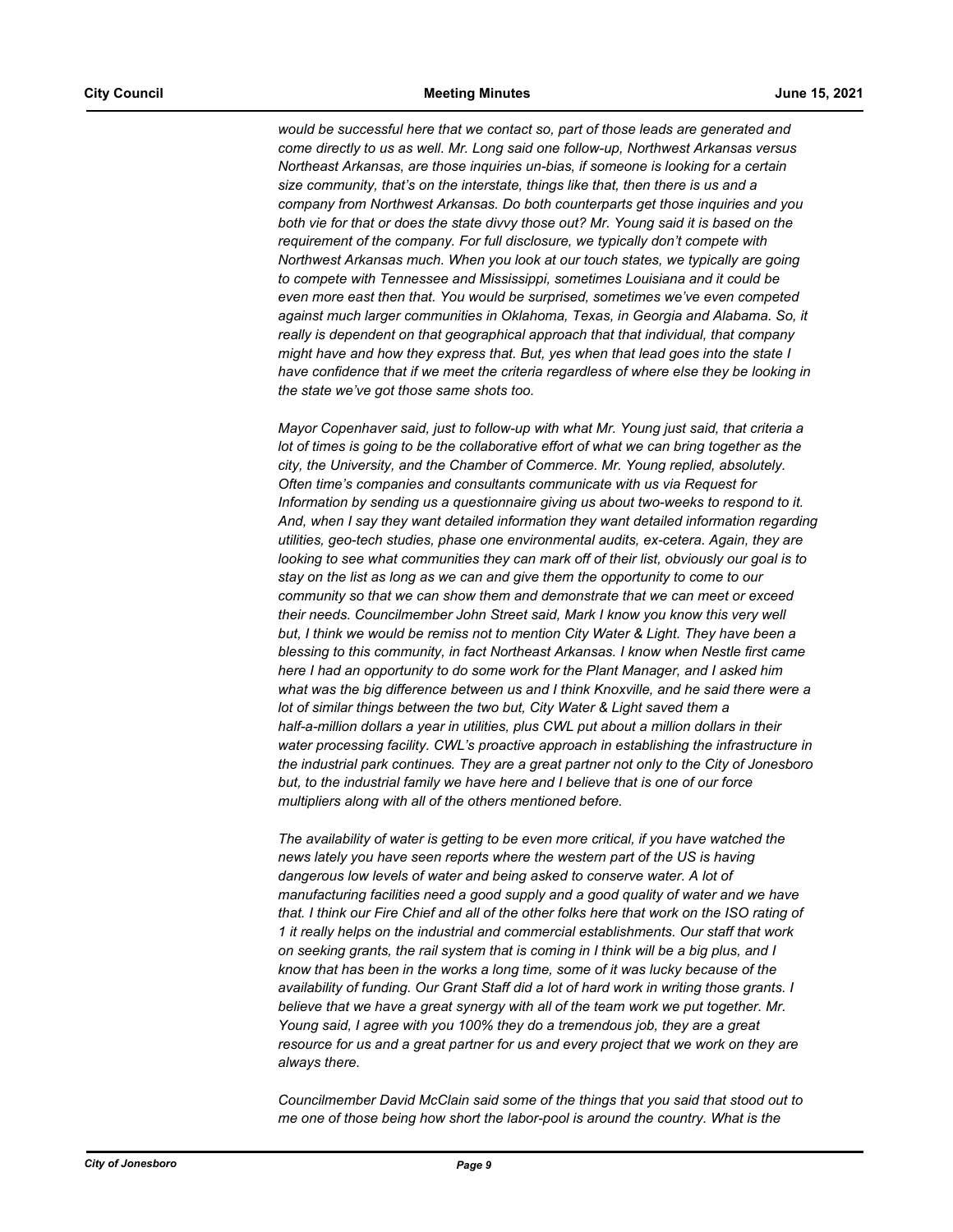*chamber doing to help start-ups, we've had some start-ups here that have done really*  well, and Tech-friends is one, Rule Sourcing and CUSI. What are we doing to attract or *even grow our own start-ups? Mr. Young answered by saying, part of what we do is we try to make sure they have the resources they need. Many of the company's that you just mentioned when they were starting up did come to us, did ask for assistance and we provided that assistance. We provided assistance by identifying a location for them to operate in and we sometimes identified opportunities for them for funding to start up, in a couple of cases we actually provided the seed money for them to start-up. Another part was mentioned earlier, Arkansas State has a small business development center, they do a tremendous job we sponsor every single one of their educational programs that they put out. So, we encourage those entrepreneur's and those new start-up companies to attend those meetings. You guys may know this they have an accelerated program going on right now. So, we have committed to them to help market those programs and to help identify the people that would participate and gain a great deal from that. Again, part of that is matching up those resources with the individuals that need those resources and that's a big part of what we do. I think moving forward you'll see in our strategic plan that innovation and technology will take an increased roll in our recruitment efforts and I look forward to sharing more about that with you later on. Mr. McClain said that he appreciated the answers. It was the spread of the manufacturing operations that we've had and I think that has been a core pillar in our town. So, I am just curious on how we plan on moving forward in the future. You and I both know that technology is huge, it is growing and changing rapidly every*  day. Mr. Young explained, you know we could be here a long time going over this but, *a couple of other things we do is continue to work with Arkansas State on innovation. One of the things that they have looked at is their innovation hub that they have. When you look at the garage, the lab, and the shop that they have, we support their efforts in those things and will continue to do that. We have also provided some support to the research foundation as well and what they are trying to do at the University in terms of taking commercialized or products that have commercial applications and help send those out so, we are part of that effort as well and will continue to be part of those efforts.*

**Read**

## **5. CONSENT AGENDA**

*Mayor Copenhaver gave a special thank you for their commitment to our community. They are; Dr. Ladd Scriber, Dr. Todd Higginbotham, our friends at Critical Edge, the Noell Family and DNW Outdoors, and Joe Clay Young.*

#### *Approval of the Consent Agenda*

## **A motion was made by Councilperson John Street, seconded by Councilperson Charles Frierson, to Approve the Consent Agenda. The motioned PASSED**

- Aye: 10 Ann Williams; Charles Frierson; John Street; Mitch Johnson; Charles Coleman;Bobby Long;Joe Hafner;David McClain;LJ Bryant and Brian Emison
- **Absent:** 2 Chris Moore and Chris Gibson
- [MIN-21:049](http://jonesboro.legistar.com/gateway.aspx?M=L&ID=21809) Minutes for the City Council meeting on June 1, 2021

*Attachments:* [CC Minutes 06012021](http://Jonesboro.legistar.com/gateway.aspx?M=F&ID=dc8e2d15-b25e-48e8-990b-ab271e271fbe.pdf)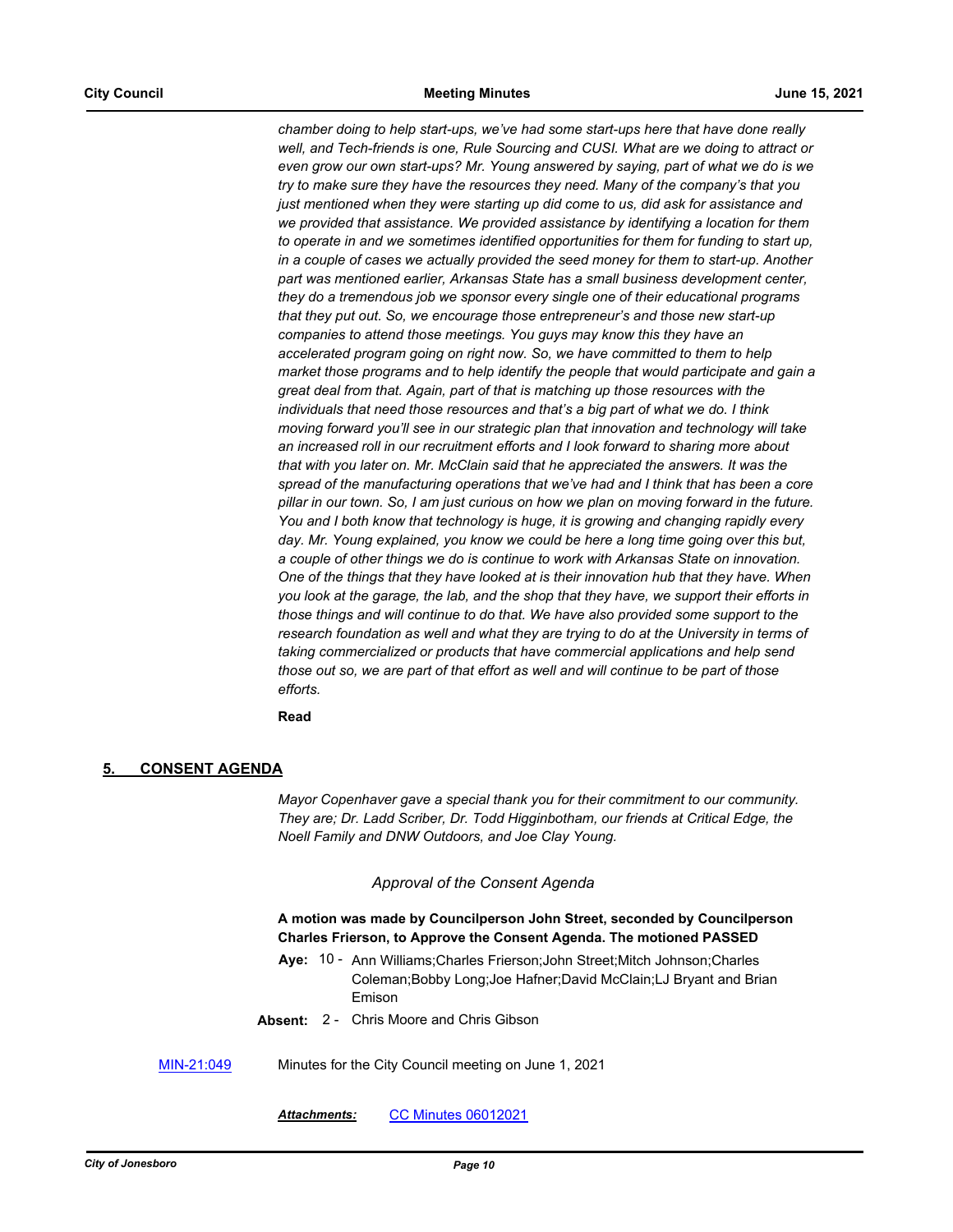#### **This item was passed on the Consent Agenda.**

[RES-21:088](http://jonesboro.legistar.com/gateway.aspx?M=L&ID=21771) A RESOLUTION OF THE CITY OF JONESBORO, ARKANSAS TO AUTHORIZE THE MAYOR AND CITY CLERK TO GRANT AN EASEMENT AND RIGHT OF WAY AT 3511 EAST HIGHLAND DRIVE TO CENTERPOINT ENERGY RESOURCES CORP., d/b/a CENTERPOINT ENERGY ARKANSAS GAS, A DELAWARE CORPORATION

#### **This item was passed on the Consent Agenda.**

Enactment No: R-EN-088-2021

[RES-21:097](http://jonesboro.legistar.com/gateway.aspx?M=L&ID=21794) A RESOLUTION OF THE CITY OF JONESBORO, ARKANSAS TO CONTRACT WITH ACADEMY SPORTS AND OUTDOORS FOR SPONSORSHIP OF TWO ATHLETIC FIELDS AT THE JOE MACK CAMPBELL SPORTS COMPLEX AND ONE SIGN AT THE CONCESSION STAND

*Attachments:* [Academy Contract 2021](http://Jonesboro.legistar.com/gateway.aspx?M=F&ID=5fc6d417-d1e0-44be-8ccc-3c44704cdc44.pdf)

**This item was passed on the Consent Agenda.**

Enactment No: R-EN-089-2021

[RES-21:098](http://jonesboro.legistar.com/gateway.aspx?M=L&ID=21795) A RESOLUTION TO CONTRACT WITH DR. LADD SCRIBER FOR SPONSORSHIP OF THE TRAP FIELD 2 AT THE JONESBORO SHOOTING SPORTS COMPLEX

*Attachments:* [Shooting Range - Dr. Ladd Scriber](http://Jonesboro.legistar.com/gateway.aspx?M=F&ID=bd55f2bf-3ce6-4895-8c8a-79447d4bebaa.docx)

**This item was passed on the Consent Agenda.**

Enactment No: R-EN-090-2021

- [RES-21:099](http://jonesboro.legistar.com/gateway.aspx?M=L&ID=21796) A RESOLUTION TO CONTRACT WITH DR. TODD HIGGINBOTHAM FOR SPONSORSHIP OF THE TRAP FIELD 3 AT THE JONESBORO SHOOTING SPORTS COMPLEX
	- *Attachments:* [Shooting Range Dr. Todd Higginbotham](http://Jonesboro.legistar.com/gateway.aspx?M=F&ID=3484e59b-2b52-4908-96a5-088e180ad529.docx)

**This item was passed on the Consent Agenda.**

Enactment No: R-EN-091-2021

- [RES-21:100](http://jonesboro.legistar.com/gateway.aspx?M=L&ID=21797) A RESOLUTION TO CONTRACT WITH CRITICAL EDGE FOR SPONSORSHIP OF THE TRAP FIELD 7 AT THE JONESBORO SHOOTING SPORTS COMPLEX
	- *Attachments:* [Shooting Range Critical Edge](http://Jonesboro.legistar.com/gateway.aspx?M=F&ID=a529636b-e21e-4c5e-8d1c-c662adfa6171.docx)

**This item was passed on the Consent Agenda.**

Enactment No: R-EN-092-2021

[RES-21:101](http://jonesboro.legistar.com/gateway.aspx?M=L&ID=21798) A RESOLUTION TO CONTRACT WITH DNW OUTDOORS FOR SPONSORSHIP OF THE ARCHERY RANGE AT THE JONESBORO SHOOTING SPORTS COMPLEX

*Attachments:* [Shooting Range-Archery - DNW Outdoors](http://Jonesboro.legistar.com/gateway.aspx?M=F&ID=3e98ea6f-98a1-4d36-ab12-bef703757cd2.docx)

**This item was passed on the Consent Agenda.**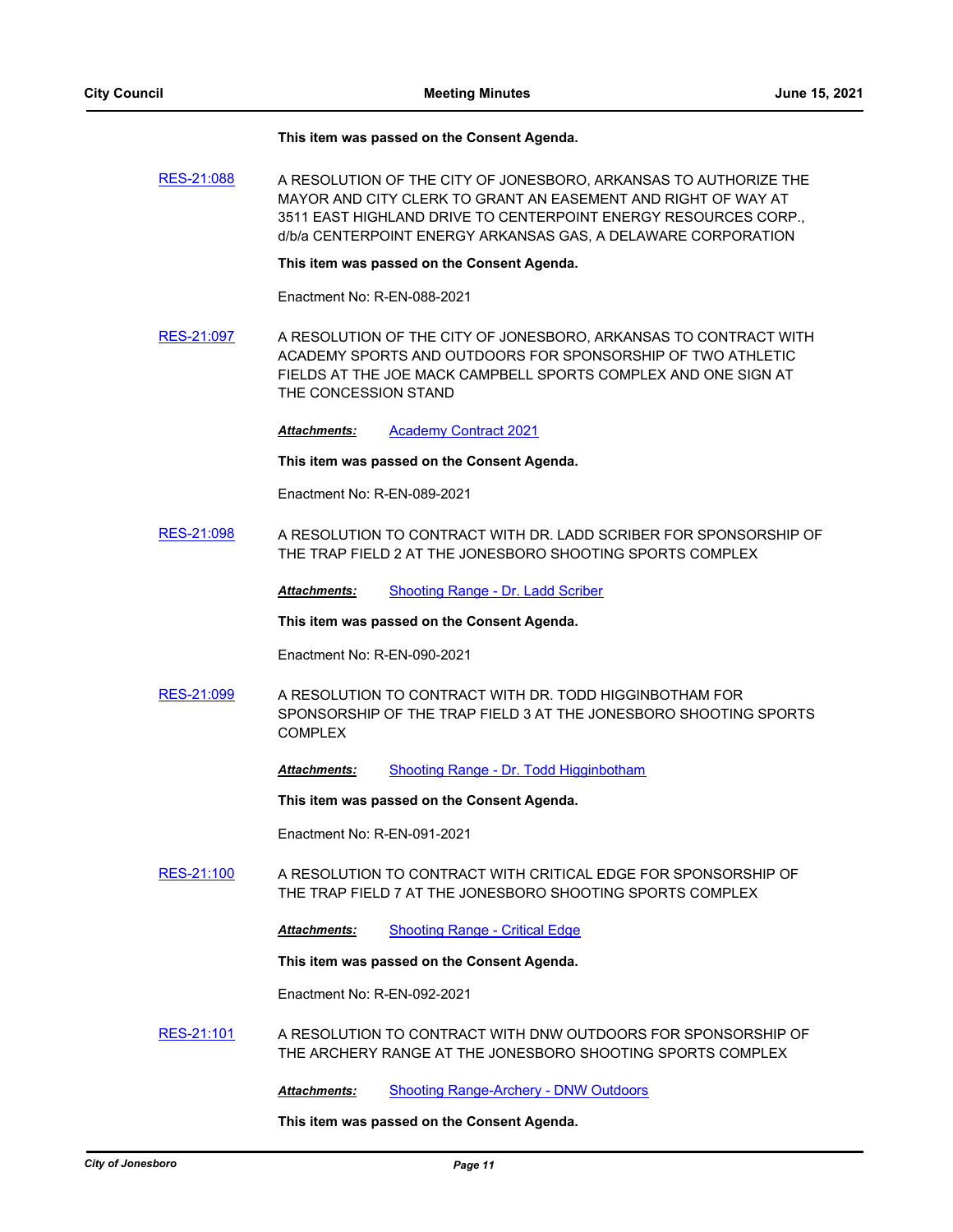Enactment No: R-EN-093-2021

[RES-21:102](http://jonesboro.legistar.com/gateway.aspx?M=L&ID=21799) A RESOLUTION TO CONTRACT WITH JOE CLAY YOUNG FOR SPONSORSHIP OF THE RANGE ROOM AT THE JONESBORO SHOOTING SPORTS COMPLEX

*Attachments:* [Shooting Range-Range Building - Joe Clay Young](http://Jonesboro.legistar.com/gateway.aspx?M=F&ID=792a9b87-71da-4f56-b963-29a1395bffc5.docx)

**This item was passed on the Consent Agenda.**

Enactment No: R-EN-094-2021

[RES-21:103](http://jonesboro.legistar.com/gateway.aspx?M=L&ID=21800) A RESOLUTION BY THE CITY COUNCIL OF THE CITY OF JONESBORO, ARKANSAS TO ENTER INTO A FACILITY USAGE AGREEMENT WITH JONESBORO JETS, INC.

*Attachments:* [JETS 2021 Agreement](http://Jonesboro.legistar.com/gateway.aspx?M=F&ID=1491ddab-3b2b-4ad9-95cc-ef23998c000a.docx)

**This item was passed on the Consent Agenda.**

Enactment No: R-EN-095-2021

[RES-21:104](http://jonesboro.legistar.com/gateway.aspx?M=L&ID=21801) A RESOLUTION TO CONTRACT WITH EAST ARKANSAS BROADCASTERS FOR RENTAL OF JOE MACK CAMPBELL SPORTS COMPLEX

> [JULY 4TH 2021 EAB](http://Jonesboro.legistar.com/gateway.aspx?M=F&ID=1b0fb10a-ec2d-4f6c-aaa2-8261307dbd54.docx) [EAB Contract 2021](http://Jonesboro.legistar.com/gateway.aspx?M=F&ID=bfdac3d3-6589-4747-bcdd-506829c52844.pdf) *Attachments:*

**This item was passed on the Consent Agenda.**

Enactment No: R-EN-096-2021

[RES-21:105](http://jonesboro.legistar.com/gateway.aspx?M=L&ID=21802) A RESOLUTION TO CONTRACT WITH SAGA COMMUNICATIONS OF ARKANSAS LLC D/B/A JONESBORO RADIO GROUP FOR RENTAL OF SOUTHSIDE SPORTS COMPLEX

*Attachments:* [JULY 4TH 2021 JRG](http://Jonesboro.legistar.com/gateway.aspx?M=F&ID=d1ea4405-345f-423a-a39a-3a352997f6e6.docx)

**This item was passed on the Consent Agenda.**

Enactment No: R-EN-097-2021

[RES-21:106](http://jonesboro.legistar.com/gateway.aspx?M=L&ID=21803) A RESOLUTION AUTHORIZING THE CITY OF JONESBORO, ARKANSAS TO APPLY FOR THE FY2021 COPS (COMMUNITY ORIENTED POLICING SERVICES) HIRING PROGRAM THROUGH THE U.S. DEPARTMENT OF JUSTICE

*Attachments:* [06.08.2021 COPS Budget and funding-COPSH FY21](http://Jonesboro.legistar.com/gateway.aspx?M=F&ID=5de25714-6caa-4700-a35a-60b5796af4d4.pdf)

**This item was passed on the Consent Agenda.**

Enactment No: R-EN-098-2021

## **6. NEW BUSINESS**

## **7. UNFINISHED BUSINESS**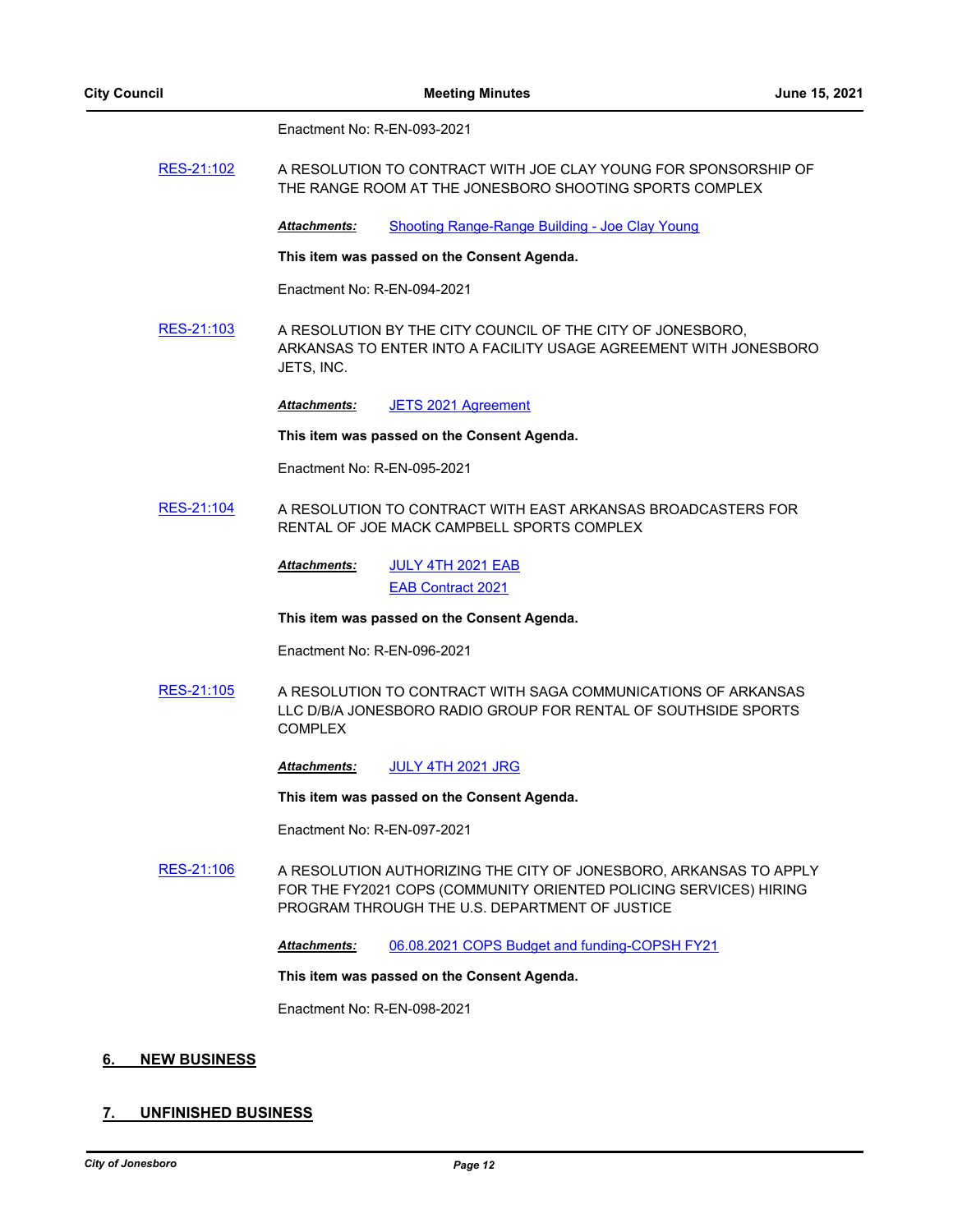## *ORDINANCES ON SECOND READING*

[ORD-21:021](http://jonesboro.legistar.com/gateway.aspx?M=L&ID=21755) AN ORDINANCE FOR A PRIVATE CLUB PERMIT FOR IMPROVING LIVES, INC. d/b/a THE SOCIAL OF JONESBORO TO BE LOCATED AT 1004 CHANCERY LANE, JONESBORO, ARKANSAS

Attachments: The Social Improving Lives Private Club Application Redacted

#### **Held at second reading**

[ORD-21:022](http://jonesboro.legistar.com/gateway.aspx?M=L&ID=21721) AN ORDINANCE TO THE CITY OF JONESBORO TO PLACE VARIOUS TRAFFIC SIGNS AT DESIGNATED LOCATIONS AS DETERMINED BY THE TRAFFIC CONTROL COMMITTEE

> *Councilmember John Street motioned, seconded by Councilmember Joe Hafner, to suspend the rules and read ORD-21:022 by title only since it had been read in full at the first reading. All voted aye.*

#### **Held at second reading**

[ORD-21:023](http://jonesboro.legistar.com/gateway.aspx?M=L&ID=21747) AN ORDINANCE REGARDING ABANDONING AND VACATING A UTILITY EASEMENT IN A PART OF LOT 2 OF STATON MINOR PLAT ON WOOD STREET AS REQUESTED BY MICHAEL BOGGS FROM TRALAN ENGINEERING ON BEHALF OF C3, LLC

> **[Petition](http://Jonesboro.legistar.com/gateway.aspx?M=F&ID=1e5f0af1-9e97-4d76-9ed3-04cebb6ae8e6.doc) [RESOLUTION](http://Jonesboro.legistar.com/gateway.aspx?M=F&ID=0bceb12a-a693-4cc4-afb3-7934400563f9.docx) [ORDINANCE](http://Jonesboro.legistar.com/gateway.aspx?M=F&ID=05627913-7511-49c1-9227-6ce48b726d27.docx)** [utilities](http://Jonesboro.legistar.com/gateway.aspx?M=F&ID=6fe05ea1-5cca-4d7a-9fa7-1b9e5371b334.pdf) [Utility Easement\\_Eng&Plan](http://Jonesboro.legistar.com/gateway.aspx?M=F&ID=85510ae9-94d3-471b-a1ae-0c2d44b6f621.pdf) *Attachments:*

#### **Held at second reading**

[ORD-21:025](http://jonesboro.legistar.com/gateway.aspx?M=L&ID=21767) AN ORDINANCE TO AMEND THE JONESBORO CODE OF ORDINANCES CHAPTER 2 ARTICLE 3, ENTITLED CITY COUNCIL, ESTABLISHING CITY COUNCIL RULES AND PROCEDURES FOR 2021

> [Council Rules Updated 2021 - Exhibit A\\_05252021](http://Jonesboro.legistar.com/gateway.aspx?M=F&ID=f7d11399-678b-4348-9093-2cb9badf7c1b.pdf) [Citizen Comments\\_ORD-21-025](http://Jonesboro.legistar.com/gateway.aspx?M=F&ID=9baf207c-427d-4f46-a7e3-0383fdac7570.pdf) *Attachments:*

*Councilmember Bobby Long motioned to amend Section 2-87, (b)(8), to strike the second sentence, "There shall be a maximum of four persons per side for proponents and opponents to speak for or against." There was no second to the motion made and therefore the amendment failed.*

*Councilmember Bobby Long explained that in reviewing this ordinance in Section 2-87, item b, number 8, I would ask that the second sentence be struck. I don't want to limit the maximum number of people. I think line number 2 is ambiguous because, it doesn't really spell out whether or not there is maximum of four people for it or four people against it or just a maximum of four people for and against. I think we are treading on a place we don't want to go when we start minimizing the number of people that can speak for or against a certain item on the agenda. I don't think we have to go*  back too far before we can come up with several instances to where there were several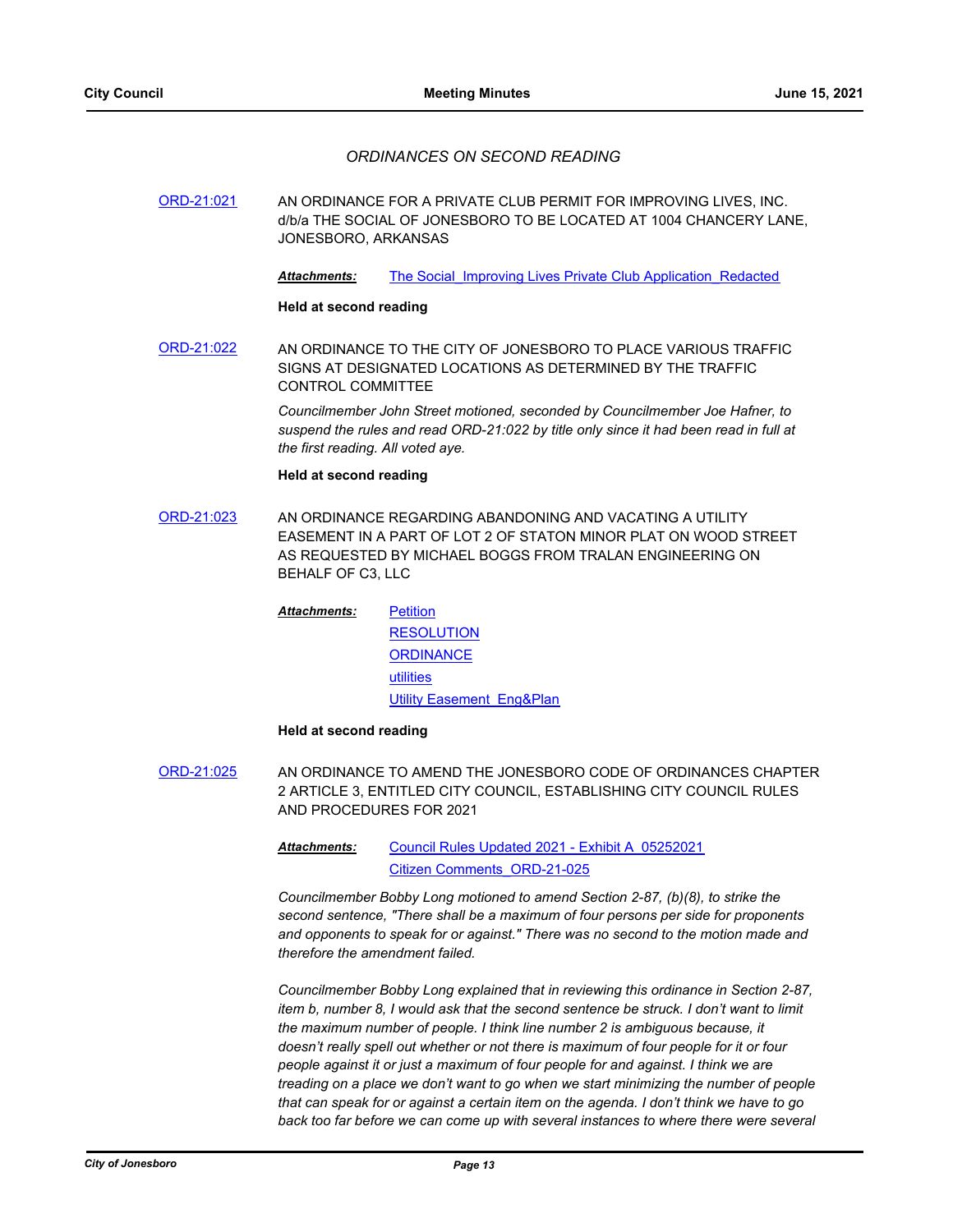*people that wanted to be heard.* 

*Patti Lack, 4108 Forrest Hill Road, said, on page 6, right about where Councilmember Long had mentioned, I just need a little clarification on this. If I have handouts do I give those to the City Clerk before the meeting or during the meeting? City Attorney Carol Duncan answered by saying they would need to be given before the meeting, and that is an existing rule. Ms. Lack said, I know that has been back and forth that way. I have been in a couple of situations that it's difficult to get it here in time especially if people are working. Ms. Duncan explained that the council can choose to accept them at the meeting, but the request is to get items to the City Clerk before the meeting so that they can be distributed on Legistar so the public has a chance to view them. Ms. Lack also commented on what Councilmember Long just talked about in section 2-87. I guess where I am at on this is that in the past years, we've had a lot of controversial issues here when the chambers were full. I agree with Councilmember Long. If someone takes the time to come here and speak we should not limit it to the number of people who can do that. What I suggest to all of you, is that if we can change it to, and you are suggesting that you have 15 minutes, let both sides have 15 minutes of time. I agree we can make this go on forever and ever and that is not what we want to do. But, we want to at least give everybody the chance to speak up. Mayor Copenhaver explained that is not the intent here. The intent is to keep the flow going and we can adjust and extend that according to what the conversation is at that time. Ms. Lack explained that she had talked to Councilmember Chris Gibson and he also stated that it is flexible. But, I would like to see that in writing because, if these are the policies and procedures that we are going to follow, we need to have that in writing. You guys are giving us 15 minutes and hopefully we can stay at that time limit. Also, where it talks about the redundancy, you know we are almost smart enough to be able to say to you that it's going to hurt my property value, I'm upset. I think for all of us if that is going to happen to you and it's going to happen to me, I feel like I need to say that. I think what happens is when we have a big enough issue here we are smart enough to have both sides organized.*

*Councilmember David McClain asked, do we need to add the time period in there? Ms. Duncan said, you can always do that at any given time and you can always suspend your rules and give more time if there is a topic that has more people here that need to be heard. You don't have to have it written that you are allowed to do it. Councilmember Joe Hafner stated that he would like to say one thing. A lot of times people are for or against an item and wait until the third reading to voice their opinion. The way it is currently written there are 36 minutes a piece for and against by the three readings. But, you also have committee meetings, where the item is first presented that people can come to and speak. Other ways to get your voice heard is by calling and sending emails. Mayor Harold Copenhaver explained that is what we are wanting the community to do, to get involved as early as you can in the process. Councilmember McClain explained, as Councilmember Hafner pointed out with the committee, first reading, second reading, do we limit the same, like if someone spoke at the first reading could they speak again? Councilmember Hafner commented, as*  long as it is not redundant. Mayor Copenhaver also said the same, as long as it is not *redundant.*

#### **Held at second reading**

# *ORDINANCES ON THIRD READING*

## [ORD-21:020](http://jonesboro.legistar.com/gateway.aspx?M=L&ID=21742) AN ORDINANCE TO AMEND CHAPTER 117, ARTICLE III, KNOWN AS THE ZONING ORDINANCE OF THE CITY OF JONESBORO, ARKANSAS, PROVIDING FOR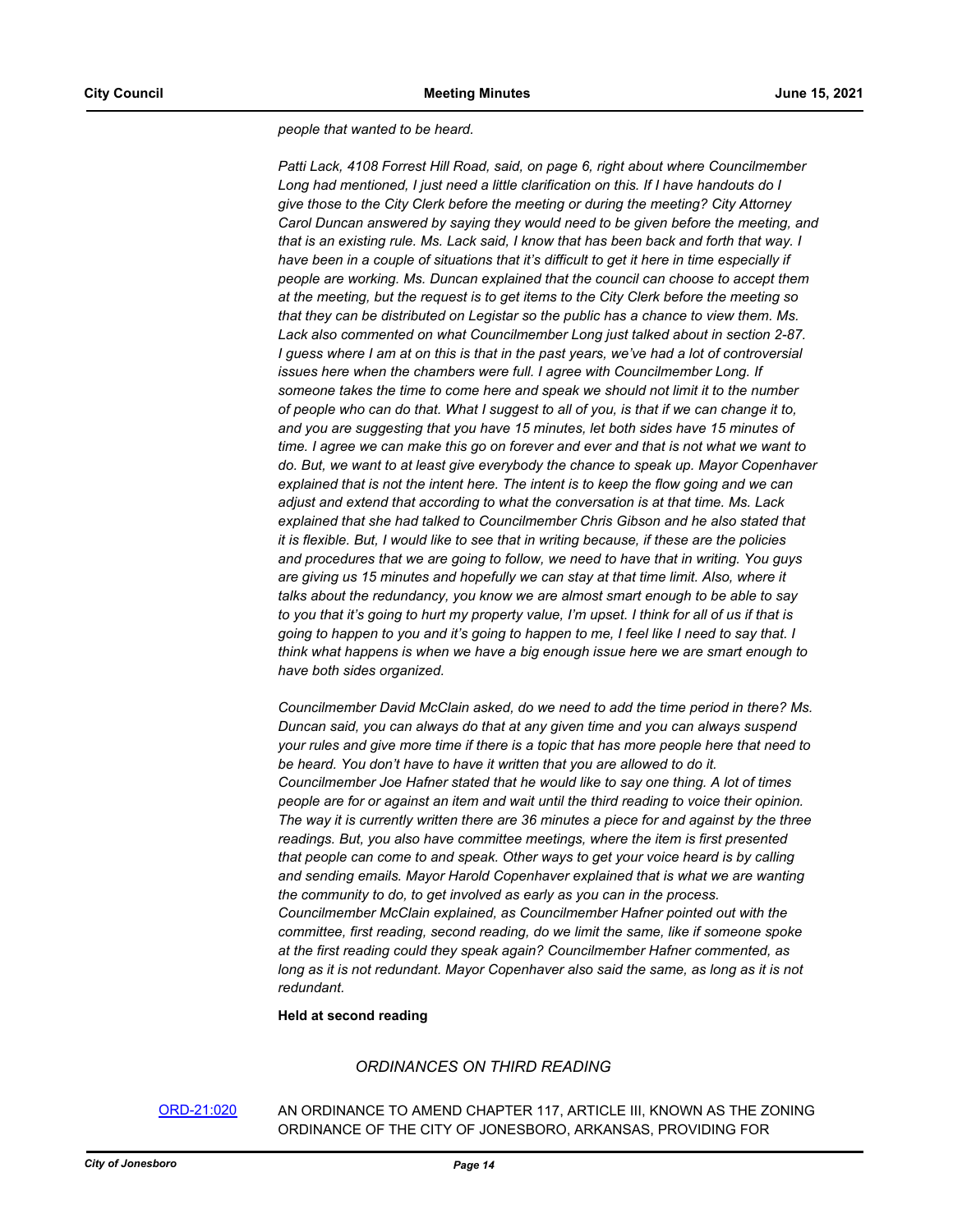CHANGES IN ZONING BOUNDARIES FROM R-1 SINGLE FAMILY MEDIUM DENSITY DISTRICT TO C-3 GENERAL COMMERCIAL DISTRICT - LIMITED USE OVERLAY FOR PROPERTY LOCATED AT 7201 E. HIGHLAND DRIVE, JONESBORO, AR AS REQUESTED BY JOSHUA NEELY ON BEHALF OF JEREMY BALTZ

[City Council Staff Summary](http://Jonesboro.legistar.com/gateway.aspx?M=F&ID=16a1d383-aebc-4cd8-b3cc-098c83acd6ba.pdf) [Rezoning Plat](http://Jonesboro.legistar.com/gateway.aspx?M=F&ID=ffb24a50-7f1c-4663-b0d5-85b2cc7f4b62.pdf) [Application](http://Jonesboro.legistar.com/gateway.aspx?M=F&ID=b7d9924e-cfba-453d-a7ac-e6f7611af457.pdf) [Deed](http://Jonesboro.legistar.com/gateway.aspx?M=F&ID=8bdddd86-df7d-4cab-939d-111ecdc96160.pdf) [Pictures of Area](http://Jonesboro.legistar.com/gateway.aspx?M=F&ID=c54c82f2-8cad-4fd4-a63b-6d266cd8befe.pdf) [USPS Receipts](http://Jonesboro.legistar.com/gateway.aspx?M=F&ID=0030b39a-dbfc-4368-9b77-024317357271.pdf) *Attachments:*

# **A motion was made by Councilperson John Street, seconded by Councilperson Mitch Johnson, that this matter be Passed . The motion PASSED with the following vote.**

- Aye: 10 Ann Williams; Charles Frierson; John Street; Mitch Johnson; Charles Coleman;Bobby Long;Joe Hafner;David McClain;LJ Bryant and Brian Emison
- **Abstain:** 2 Chris Moore and Chris Gibson

Enactment No: O-EN-022-2021

# **8. MAYOR'S REPORTS**

*On Friday, June 25, 2021, the Municipal Center will be host to a COVID vaccination clinic. It was designed for city employees and their families but everyone is welcome and we encourage you to do so. There is a variant of the disease that is now in Arkansas which puts a lot of people at risk that have not had the vaccine.*

*I* would like to say thank you to some of our staff. I received a letter this week from a *JETS passenger who wanted to say thank you to two of our JET employees that she regularly encounters. These ladies execute kindness, patience, and their ability to communicate with individuals is just remarkable. They know where I need to go and what I am on the bus for. These ladies are outstanding and you are lucky to have them. I agree and thank the JETS employees for their commitment to our community.* 

*This week I attended a statewide meeting with the Sheriff's Association of Arkansas, as well as the County Judge's Association at our Convention Center here in Jonesboro. It was wonderful to have this right here in Jonesboro at Embassy Suites. I am doing this in order to create and extend partnerships with other Arkansas Governmental bodies and to learn more efficiencies for Jonesboro in ways that we can all work together for the public good. I would like to say thank you to the Embassy Suites Hotel and Convention Center for hosting these conventions. This is a major hit for our community, our State and region. I can't tell you how many people that I met or been around that has never step foot in Jonesboro. They were amazed and blown away by what our community has to offer.* 

*As we noted last time our City Pool is open and sometimes we overlook the facts that it provides more than simple recreation. I received a note this week from Vick Moore about a 15-year old who is taking swimming lessons, overcoming their fear of water and his mother was filled with tears of pride to know that now her son could swim.*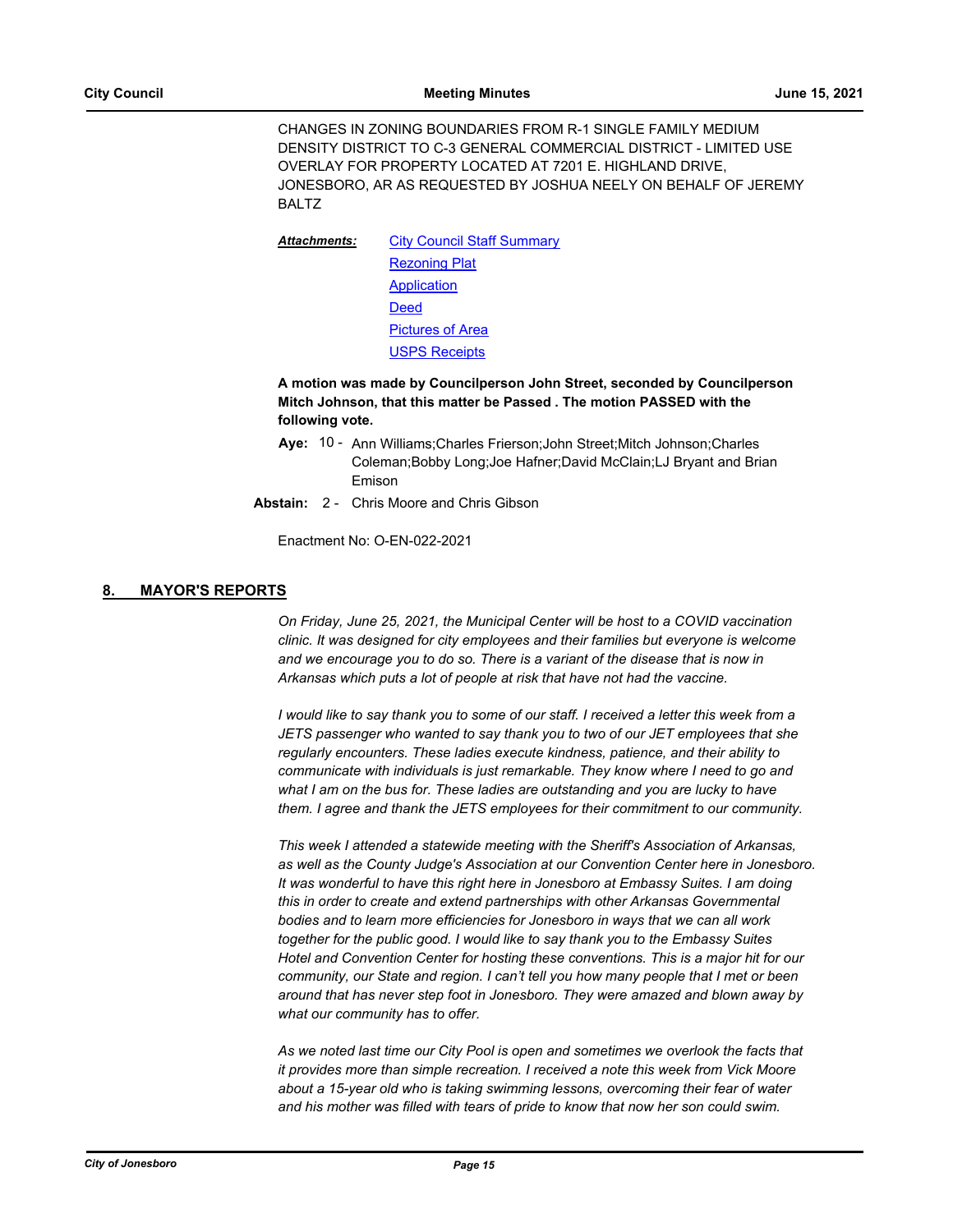*Due to the employee shortages in Animal Control, we have two officers that are working basically to cover five jobs. I would like to say thank you to Officer Early and Officer Peterson. They have endured stress, fatigue, and the inability to take comp-time leave. This is a message that we need workers in our community. We need people that are passionate. We have job availability in our city.*

*Yesterday, I attended the Elks Lodge Flag Day event. They do a tremendous job in servicing our veterans. Those in service, those that have retired, and those who fell to service to our country. I also met with Army Recruiter, Staff Sergeant Daniel Burr. We talked about a program and I am proud to say I want to partner with and we have done so, it is the US Army Pays Program. What it does is provide the opportunity for honorably discharged veterans with a certain amount of service to automatically have a job interview with the City of Jonesboro. This is a win for the city because soldiers are good workers, but sometimes it can be hard for them to transition from military life to civilian life. I want all veterans of all branches to be able to have opportunities to find work in the City of Jonesboro. So, I appreciate this partnership and look forward to joining this program.*

# **9. CITY COUNCIL REPORTS**

*Councilmember John Street said, I just wanted to remind everyone that the Arkansas Municipal League virtual summer conference starts tomorrow for those of you who have not signed up yet.* 

*Councilmember LJ Bryant explained that he had gotten a couple of emails today regarding downtown parking, taking out spots and what all was going on with that. Mayor Copenhaver explained that on May 27th, we worked in conjunction with the Downtown Association. We talked about safety. We talked about the speed of traffic, beautification, etc. One of the ideas in my heart is safety. We have a high-traffic volume on Main Street with accelerated speeding. We have parts of downtown that are unvisitable to those pedestrians that are walking across our Main Street. We went out and visibly looked at what improvements we could make immediately to address a concern and then move forward with other concerns. One of which that we brought to the table with this group of individuals was the possibility, and we have done so at this*  point, was to have moved parking spaces in front of the crosswalks. If you have *crossed there, you have to stick your head out, cars cannot see you and vice-versa. It is important as the Mayor, and I reminded these individuals in the meeting that if somebody should become a fatality, and we have had accidents, we've had pedestrians hit and some have been almost fatal, when that fatality happens, they are not going to call on the businesses down here, they are going to call the City of Jonesboro, our offices, and they are going to sue the city because we did not provide the right kind of safety features that needed to be in place. These are not always permanent. We are trying this out. We can use it for different methods. Engineering Director Craig Light and the Administration team went downtown and looked. It was decided to move six of the parking spaces in front of the crosswalks. Those have been striped yellow. It also provides spaces for ambulance service should the need arise. Again, it is about safety and we felt comfortable about the choice.* 

*Councilmember David McClain said maybe you or Chief Elliott can answer this. I think there are some safety issues that have been going on around the Jonesboro Pool Center. I don't know if you all have been made aware of it. Someone brought it to my attention. Mayor Copenhaver said yes, the Chief and I are aware of that and some adjustments are taking place. One thing to keep in mind is that it is just the start of summer and everyone is getting out. We want to protect the employees that are*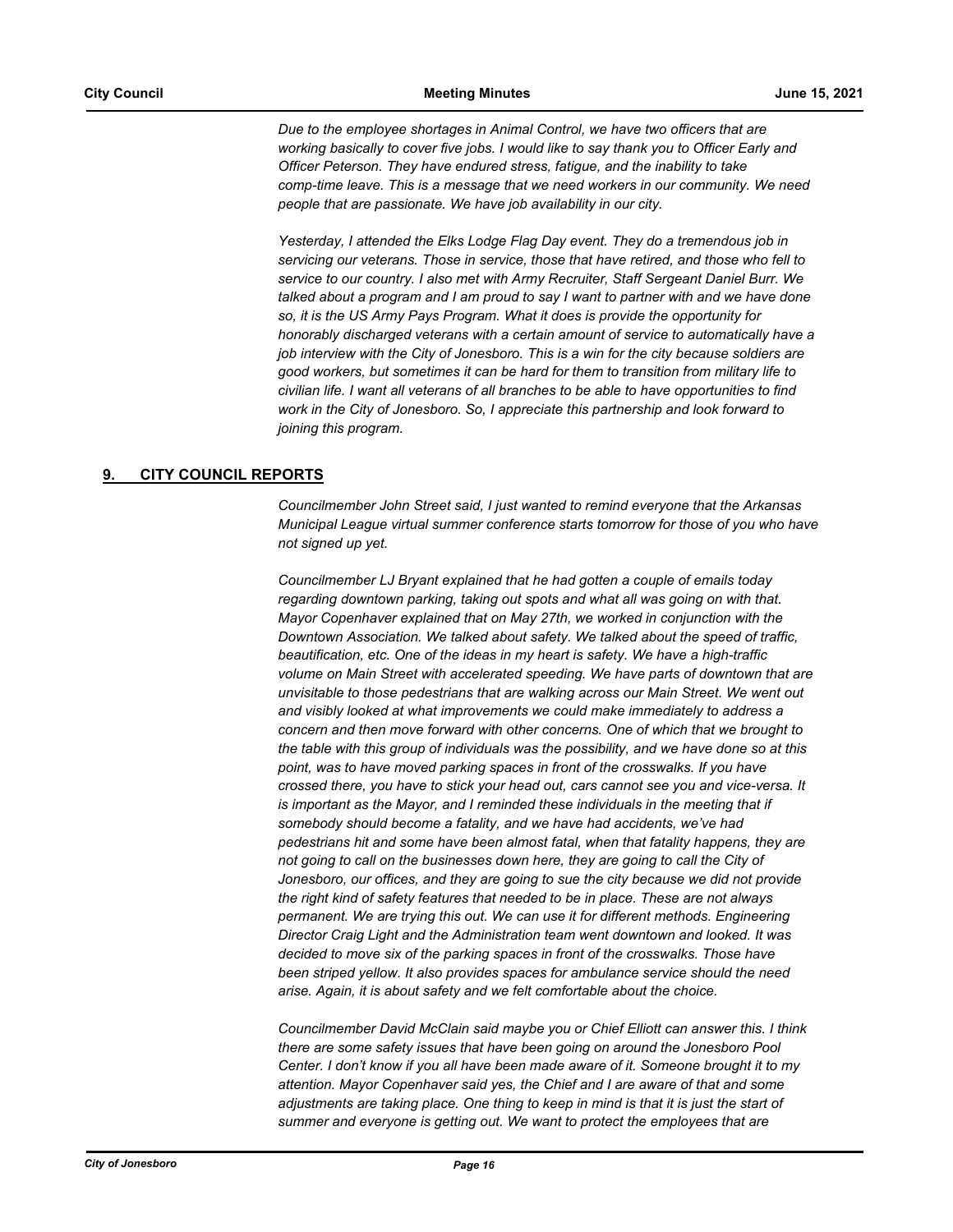working at the facility as well. Police Chief Rick Elliott said, part of our safety plan that *the Mayor and I have been working on, we have officers assigned that are working at the pool. There was a fight that broke out at the pool and it's unfortunate but when you get a large group of teens together things happen. We try to have officers working there to curtail that. Even though the officer was present, we still had the fight. We may have to limit the number of people coming into the pool. We are working with Parks Director Danny Kapales and the Mayor trying to come up with some solutions to curtail that kind of activity at the pool. I will also touch on that I've got officers working overtime out at Craighead Forest and the feedback on that has been positive. We are working on it and we have some ideas that we are going to be bringing before the council in the near future.* 

*Councilmember Dr. Charles Coleman commented that on Saturday, June 19th we are going to host a Johnson & Johnson COVID vaccine clinic at 315 Allis. We will also be doing cleanup at the Parker Park Facility. There are a couple of gentleman that are sitting out in the audience that have talked to me about some issues and I would like to ask the Mayor to check into something for us after they have spoken.* 

*Rick Thomas, 243 Sundown Lane, said, what I am here to talk about is an article that Keith Inman had in the Jonesboro Sun regarding city sewer. I am one of the 3,500 residents in Jonesboro without city sewer. We were annexed into the city limits in 2011. It was approximately 80 acres off of Highway 49 North with the promise of city sewer and not by this body. I think everybody on this council was aware of the situation and did okay the annexation because that promise was made to us. The promise was not fulfilled. The city sewer went right past us to the designated area that it was set up for. What we are looking at now is we know a lot of federal money is coming out for all kinds of things. I know the city needs a lot of stuff. I worked as a public servant to the city and Craighead County for 44 years. So, I know how that it is and I know your obligations. But, let's look at the 3,500 residents that do not have city sewer and do not have access to it. If you go to these places during the wet seasons and cold seasons, you are going to see a skim on top of the ground and even notice a smell. Even in our neighborhood, we have to wear boots during the winter time in our yards. We just fill like the city could get together and look and discuss things regarding these issues that is all we are asking. Mayor Copenhaver said, please get your information to Councilmember Coleman. Then, we will pass that on and work with City Water & Light and discuss that with them. Councilmember Coleman commented that he thinks one of the things that people are misunderstanding is that we only get a certain amount of money but, I think if there is a conversation with City Water & Light and the city there is a possibility of a solution to this issue. City Water & Light is a powerful contributor to our community. But, I think they are also capable of maybe trying to work with us regarding this concern.*

# **10. PUBLIC COMMENTS**

*Glen Talley, 179 Sundown Lane, said, I was one of the first ones that started this with trying to get city sewer completed for the people out here. I am a Vietnam Veteran, I had nine guys in my unit and when I told them I had their back, I had their back.*  We've been lied to a lot out there. We were told we were going to get sewer. When that *church decided they were going to let the Fair Board have the grounds and then it went back to the church, vise-versa, my granddaughter was 3-years old when this started and now she's 14, and we still don't have a city sewer system. I would appreciate if you all would help us in any way you can.*